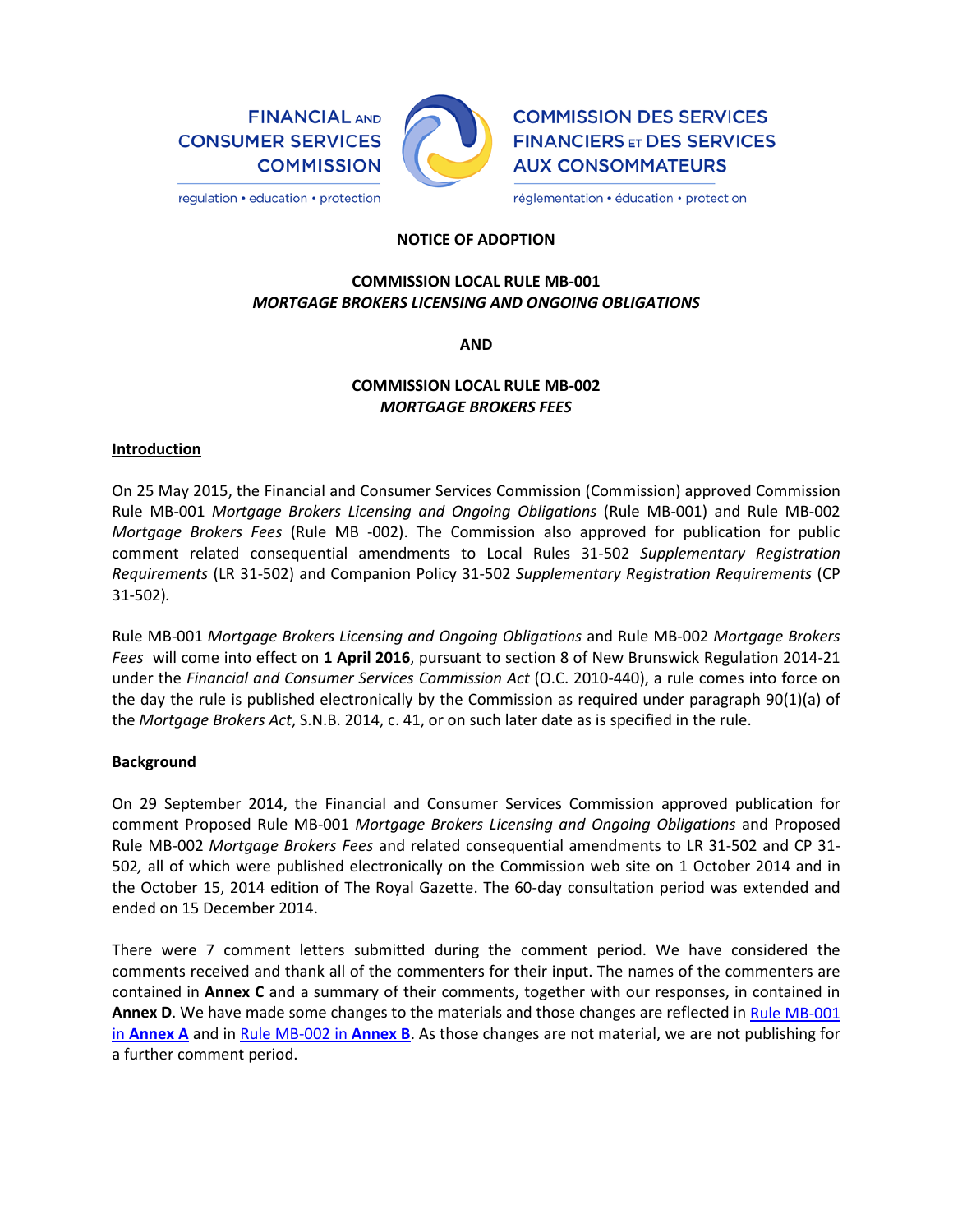On 25 May 2015, the Commission approved the making of Rule MB – 001, MB – 002, and consequential amendments to Local Rules 31-502 *Supplementary Registration Requirements* and Companion Policy 31- 502 *Supplementary Registration Requirements.*

On 28 September 2015, the Minister of Justice consented to the making of Local Rule MB-001, MB-002 and the consequential amendments to LR 31-502 and CP 31-502.

## **Substance and Purpose of Rules MB-001 and MB-002**

The purpose of Rule MB-001 and Rule MB-002 is to provide the regulatory framework to support the *Mortgage Brokers Act* (the Act). The Act imposes standards of practice, minimum educational requirements and enhanced disclosure obligations on licence holders. The *Mortgage Brokers Licensing and Ongoing Obligations* rule establishes the specific requirements which are set out in the Act, while the *Mortgage Brokers Fees* rule establishes the regulatory fees for applicants and licence holders.

### **Questions**

If you have any questions, please refer them to:

Alaina Nicholson Senior Compliance Officer, Consumer Affairs Financial and Consumer Services Commission Tel: 506-444-3156 Email: [alaina.nicholson@fcnb.ca](mailto:alaina.nicholson@fcnb.ca)

### **Contents of Annexes**

| Annex A: | Rule MB-001 Mortgage Brokers Licensing and Ongoing Obligations          |  |  |
|----------|-------------------------------------------------------------------------|--|--|
| Annex B: | Rule MB-002 Mortgage Brokers Fees                                       |  |  |
| Annex C: | List of Commenters                                                      |  |  |
| Annex D: | <b>Summary of Comments</b>                                              |  |  |
| Annex E: | Amendments to Local Rule 31-502 Supplementary Registration Requirements |  |  |
| Annex F: | Blackline showing changes to Companion Policy 31-502 Supplementary      |  |  |
|          | <b>Registration Requirements</b>                                        |  |  |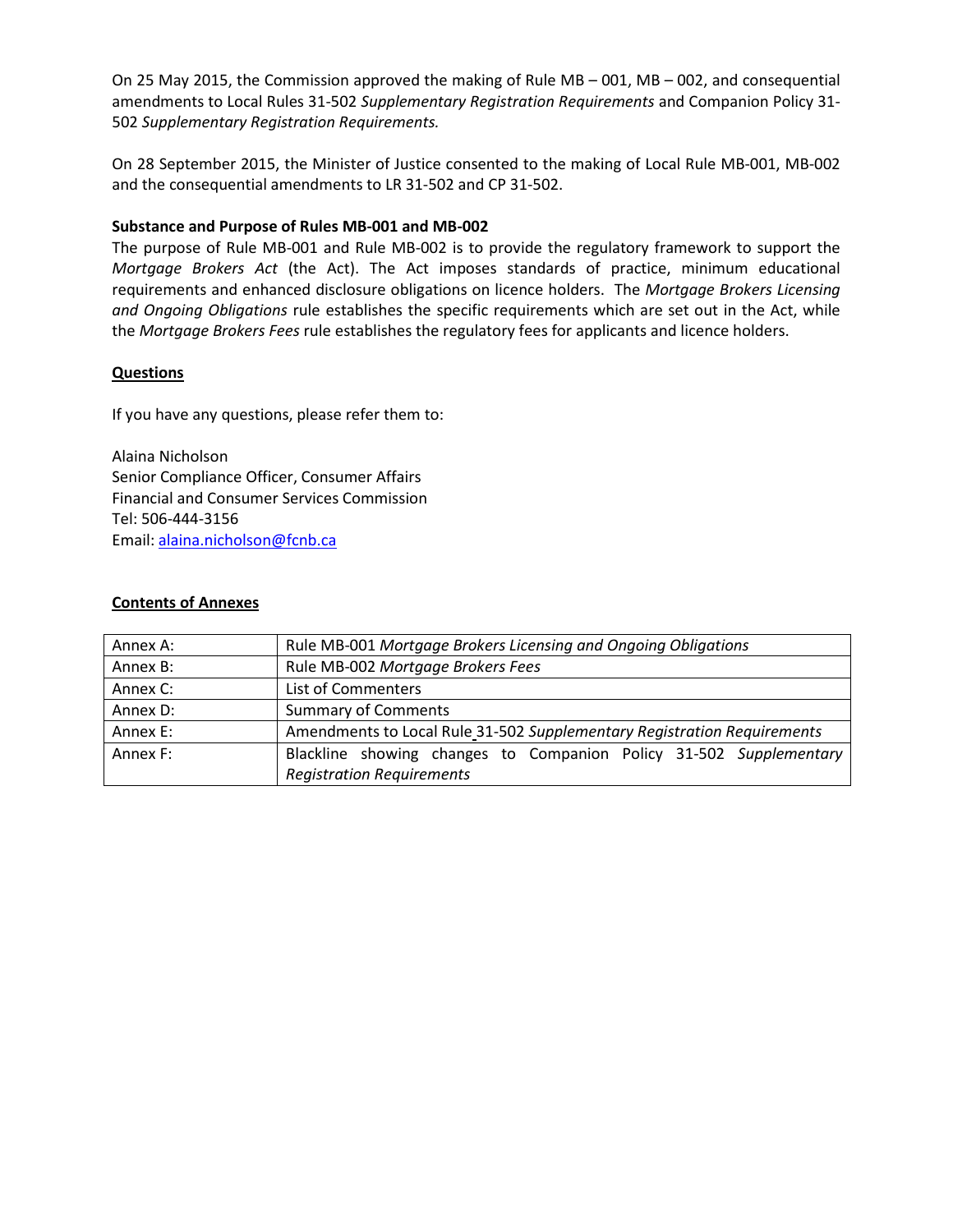

## **APPENDIX C**

# **LIST OF COMMENTERS**

- **1.** Canadian Association of Accredited Mortgage Professional (CAAMP**) –** Jennie Hodgson
- **2.** Canadian Life and Health Insurance Association (CLHIA) Peter Goldthorpe
- **3.** Investors Group Christina C. Vieira
- **4.** Mortgage Brokers Association of Atlantic Canada (MBAAC) Janet McKeough
- **5.** Mortgage Brokers Association of British Columbia (MBABC) Samantha Gale
- **6.** NuVision Mortgage Kevin Babin
- **7.** Real Estate Council of Alberta (RECA) Kirk Bacon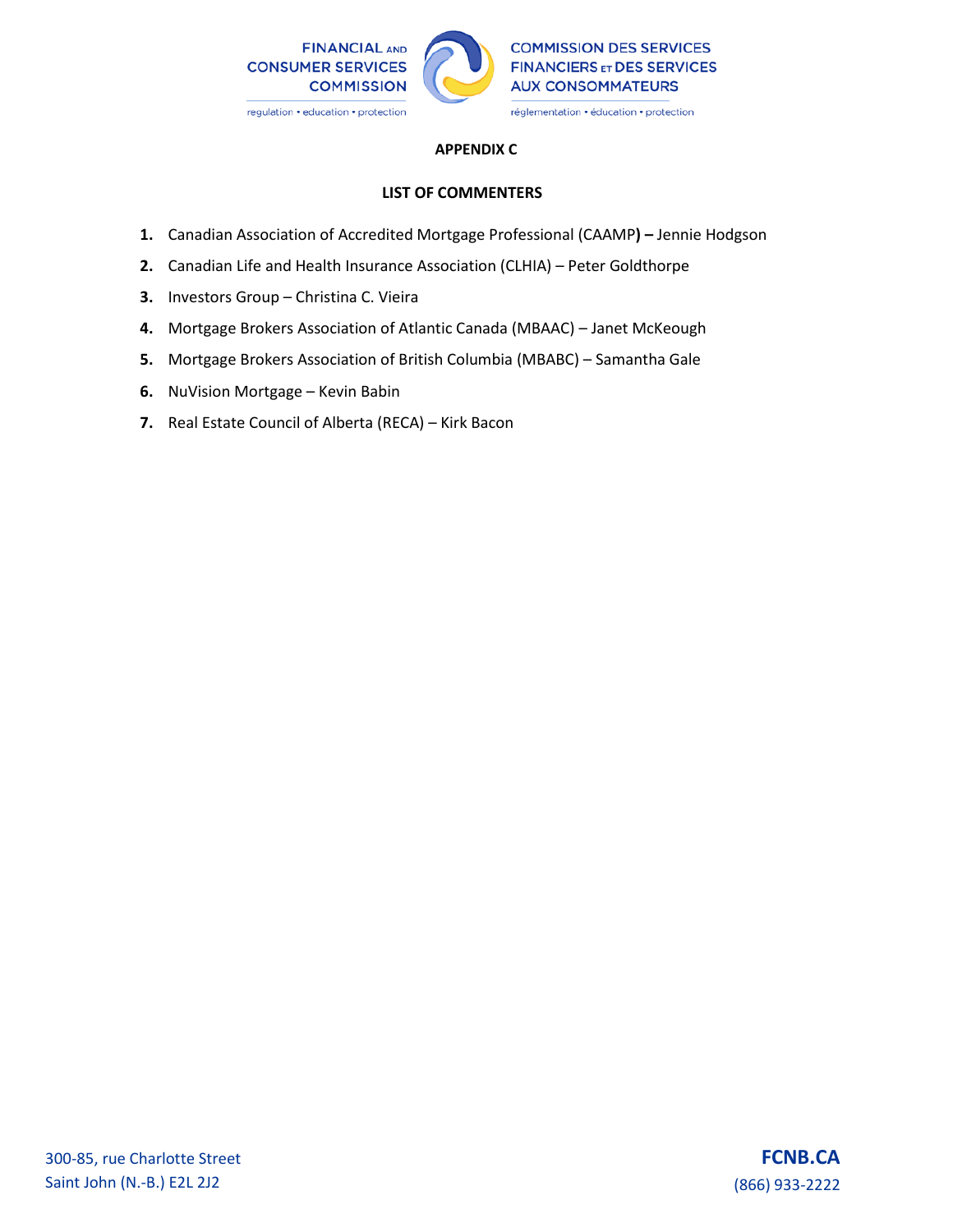# **SUMMARY OF COMMENTS AND FCNB RESPONSES**

# **Comments on proposed** *Mortgage Brokers Licensing and Ongoing Obligations* **(the Proposed Licensing Rule)**

|                                   | <b>General Comments on Licensing Rule</b>                                                                                                                                                                                                                                                                                                                                                                                                                                                                                                                                                                                                                                                                                                                                                                                      |                                                                                                                                                                                                            |
|-----------------------------------|--------------------------------------------------------------------------------------------------------------------------------------------------------------------------------------------------------------------------------------------------------------------------------------------------------------------------------------------------------------------------------------------------------------------------------------------------------------------------------------------------------------------------------------------------------------------------------------------------------------------------------------------------------------------------------------------------------------------------------------------------------------------------------------------------------------------------------|------------------------------------------------------------------------------------------------------------------------------------------------------------------------------------------------------------|
| <u>Issue</u>                      | <b>Summarized Comment</b>                                                                                                                                                                                                                                                                                                                                                                                                                                                                                                                                                                                                                                                                                                                                                                                                      | <b>Responses</b>                                                                                                                                                                                           |
| <b>Support for</b><br>regulations | Three commenters supported the introduction of regulations for the mortgage industry, for the following<br>reasons:<br>Changes are needed to make brokers more accountable and increase the professionalism of the<br>industry.<br>There is a lack of transparency in the mortgage brokerage industry that may leave the buyer<br>$\bullet$<br>vulnerable. Buyers need to be informed of how the mortgage broker is paid, including the dollar<br>amount, by whom and whether the mortgage broker is gaining any financial advantage by<br>representing one lender rather than another lender.<br>The new legislation and proposed rules appear to be well crafted and create a forward thinking<br>licensing regime for mortgage brokers in New Brunswick.<br>One commenter supported insurance and educational requirements. | The FCNB thanks the commenters for their support.                                                                                                                                                          |
|                                   | One commenter supported the rules and regulation of the industry but cautioned that the proposed<br>changes be implemented in a realistic time frame.                                                                                                                                                                                                                                                                                                                                                                                                                                                                                                                                                                                                                                                                          | We agree and we have included a transition period to permit<br>applicants time to meet the educational and licensing<br>requirements.                                                                      |
|                                   | <b>Definitions</b>                                                                                                                                                                                                                                                                                                                                                                                                                                                                                                                                                                                                                                                                                                                                                                                                             |                                                                                                                                                                                                            |
| "Financial<br>institution"        | One commenter thought that this definition should include private investors                                                                                                                                                                                                                                                                                                                                                                                                                                                                                                                                                                                                                                                                                                                                                    | The definition of financial institutions is meant to capture those<br>sectors that are regulated by specific legislation. Since private<br>investors are not regulated by that legislation we have defined |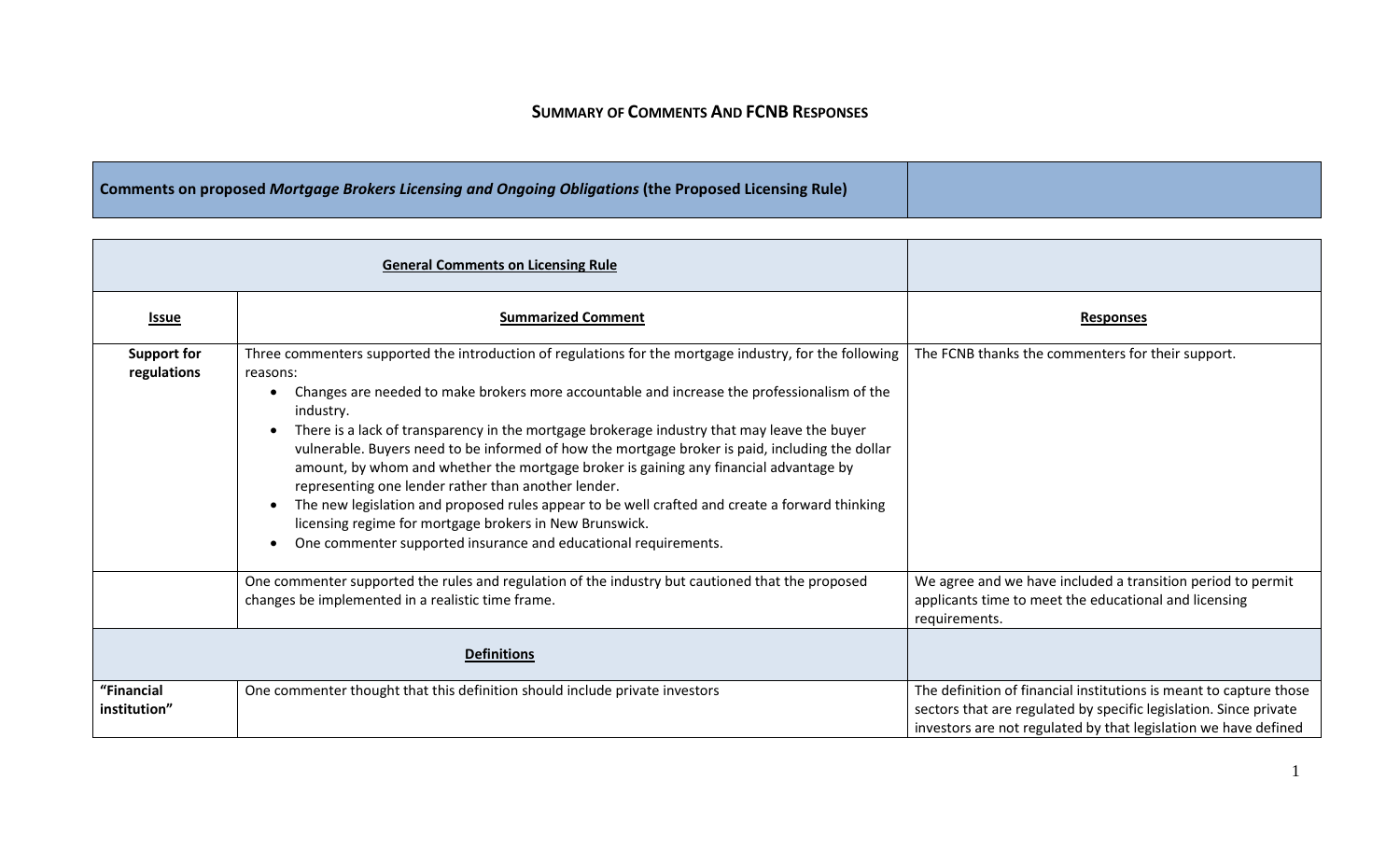|                                                                                                                                 |                                                                                                                                                                                                                                                                                                                                                                                                                                                                                                                                                                                                                                                                                                                       | private investors separately.                                                                                                                                                                                                                                                                                                                                                                                                                                                                                                                                                   |
|---------------------------------------------------------------------------------------------------------------------------------|-----------------------------------------------------------------------------------------------------------------------------------------------------------------------------------------------------------------------------------------------------------------------------------------------------------------------------------------------------------------------------------------------------------------------------------------------------------------------------------------------------------------------------------------------------------------------------------------------------------------------------------------------------------------------------------------------------------------------|---------------------------------------------------------------------------------------------------------------------------------------------------------------------------------------------------------------------------------------------------------------------------------------------------------------------------------------------------------------------------------------------------------------------------------------------------------------------------------------------------------------------------------------------------------------------------------|
| "private investor"<br>and "lender"                                                                                              | One commenter thought that the distinction between private lender and lender was unclear and sought<br>further clarification.                                                                                                                                                                                                                                                                                                                                                                                                                                                                                                                                                                                         | The definition of private investor is set out in the Proposed<br>Licensing Rule. The term lender is used to refer to all types of<br>lenders, regardless of their size or value, including private<br>investors, financial institutions, and insurance companies.                                                                                                                                                                                                                                                                                                               |
| "New Brunswick<br><b>Mortgage Associate</b><br><b>Course" and "New</b><br><b>Brunswick</b><br><b>Mortgage Broker</b><br>Course" | One commenter thought that these definitions should refer to a course and examination prepared and<br>administered by an <i>approved service provider</i> . Another commenter suggested that the Director should<br>be able to approve the education program.                                                                                                                                                                                                                                                                                                                                                                                                                                                         | The specific course name and course providers were prescribed<br>in the Proposed Licensing Rule to correspond with the authority<br>provided under the Act. Subject to government approval, we<br>have recommended that the Act be amended to provide the<br>Director with the discretion to approve the course and course<br>provider, and we have amended these definitions in the<br>Licensing Rule accordingly.                                                                                                                                                             |
|                                                                                                                                 | <b>Exemptions</b>                                                                                                                                                                                                                                                                                                                                                                                                                                                                                                                                                                                                                                                                                                     |                                                                                                                                                                                                                                                                                                                                                                                                                                                                                                                                                                                 |
| <b>Exemptions for</b><br>financial institutions                                                                                 | Four commenters agreed that the exemption for financial institutions was appropriate when employees<br>of the financial institution were selling the product of their employer.<br>However, those commenters did not support an exemption for financial institutions when the person<br>representing the financial institution arranges a mortgage for the public with a third party lender who is<br>not that financial institution (or its affiliate or subsidiary). The commenters believe that if the lender is<br>unable to place the borrower with their own mortgage products, then they are conducting mortgage<br>brokering activities and should not benefit from the exemption for financial institutions. | This provision provides an exemption to entities that are<br>subject to oversight through other regulators. Banks, including<br>their affiliates and subsidiaries as well as other federally<br>regulated financial institutions, are subject to federal oversight.<br>Financial institutions may rely on this exemption for products<br>and services they provide on behalf of an affiliate or subsidiary<br>of the financial institution. A financial institution would not be<br>able to rely on this exemption to promote products and services<br>of a third party lender. |
|                                                                                                                                 | One commenter stated that employees of financial institutions represent themselves to the public as<br>advisors or brokers of mortgage products and this is confusing to the public since they are not subject to<br>the same regulatory framework.                                                                                                                                                                                                                                                                                                                                                                                                                                                                   | We have amended the Licensing Rule (section 56 and 57) such<br>that all correspondence and advertising of a licensee must<br>identify the person's licence category. In addition, the public<br>will be able to access a public register of licence holders in New<br>Brunswick.                                                                                                                                                                                                                                                                                                |
| <b>Exemptions for</b><br>lawyers                                                                                                | One commenter supported the exemption for lawyers only in circumstances where that lawyer was not<br>holding themselves out to deal or trade in mortgages.                                                                                                                                                                                                                                                                                                                                                                                                                                                                                                                                                            | We agree. The exemption for lawyers is only available when the<br>lawyer is acting in their professional capacity as a lawyer and is<br>not holding themselves out as engaging in mortgage brokering<br>activities.                                                                                                                                                                                                                                                                                                                                                             |
| Section 2(b)                                                                                                                    | One commenter requested further clarification or guidance on what is contemplated by activities                                                                                                                                                                                                                                                                                                                                                                                                                                                                                                                                                                                                                       | In order to avoid confusion, we have removed the reference to                                                                                                                                                                                                                                                                                                                                                                                                                                                                                                                   |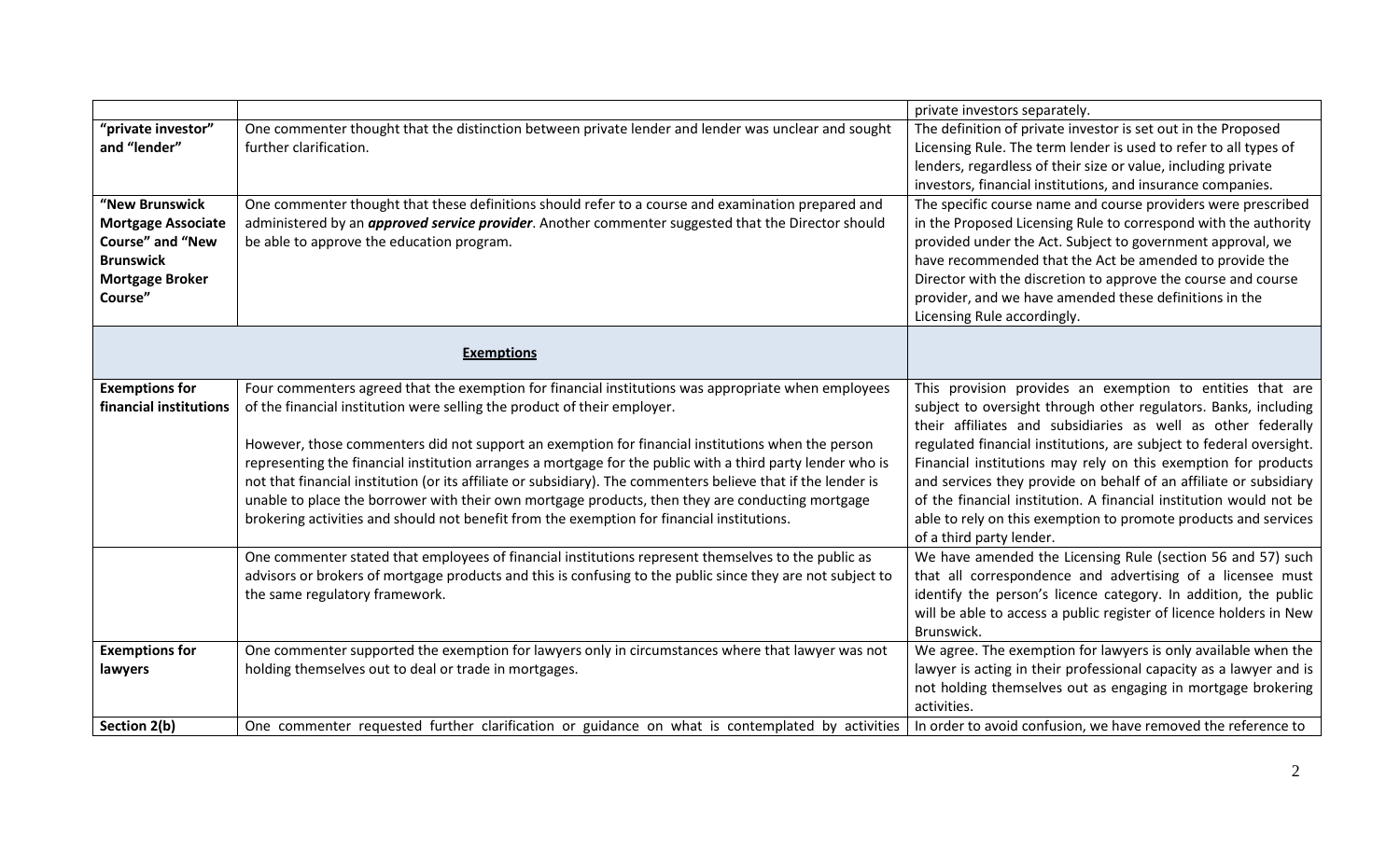| <b>Exemptions for</b><br>insurance<br>companies<br>Section 2(c)<br><b>Exemptions for</b><br>director, officer or<br>employee of a<br>financial institution<br>or insurance<br>company | conducted in the ordinary course of "permitted and regulated insurance activities". The commenter<br>indicated that life insurance companies have an established history of providing mortgages to both<br>insurance and non-insurance clients and was concerned that this exemption would place insurance<br>companies at a disadvantage when compared to other financial institutions.<br>One commenter indicated that most insurance companies in Canada distribute their products using<br>licensed agents rather than employees. By not including reference to these licensed agents, the provision<br>was inappropriately narrow. The commenter also suggested changing 'individual' to 'person' because an<br>insurance agent can be an incorporated entity. | permitted and regulated activities in the exemption provision.<br>We have amended this provision so that a licensed agent<br>(individual or corporation) authorized to act on behalf of an<br>insurance company may rely on this exemption.                                                                                                                                                                                                                                |
|---------------------------------------------------------------------------------------------------------------------------------------------------------------------------------------|---------------------------------------------------------------------------------------------------------------------------------------------------------------------------------------------------------------------------------------------------------------------------------------------------------------------------------------------------------------------------------------------------------------------------------------------------------------------------------------------------------------------------------------------------------------------------------------------------------------------------------------------------------------------------------------------------------------------------------------------------------------------|----------------------------------------------------------------------------------------------------------------------------------------------------------------------------------------------------------------------------------------------------------------------------------------------------------------------------------------------------------------------------------------------------------------------------------------------------------------------------|
|                                                                                                                                                                                       | <b>Referrals</b>                                                                                                                                                                                                                                                                                                                                                                                                                                                                                                                                                                                                                                                                                                                                                    |                                                                                                                                                                                                                                                                                                                                                                                                                                                                            |
| <b>Section 3</b><br><b>Exemptions for</b><br>simple referrals                                                                                                                         | One commenter supported an exemption for simple referrals, but questioned the necessity of disclosing<br>the amount of the compensation, and referred to the exemption for simple referrals in Ontario which<br>require disclosure of the fact of compensation but not the amount.                                                                                                                                                                                                                                                                                                                                                                                                                                                                                  | We acknowledge this comment. However, we believe that<br>disclosing the amount of compensation provides the borrower<br>with valuable information in managing the conflict of interests.<br>If the exact amount of the fee is not ascertainable then a<br>reasonable estimate of the fees can be provided. This approach<br>is consistent with other jurisdictions, such as Saskatchewan.                                                                                  |
|                                                                                                                                                                                       | One commenter indicated that their current practice is to disclose the referral fee in the loan approval<br>letter issued to the borrower with the terms of the mortgage approval. That commenter found that<br>disclosure at this time did not jeopardize the borrower's rights, as the borrower receives that fee<br>disclosure information prior to signing the mortgage instrument.                                                                                                                                                                                                                                                                                                                                                                             | We believe that the disclosure has the most value if it is<br>provided when the client is being referred, as this is the time<br>when the borrower is accessing the service of the mortgage<br>broker. The referral fees paid by a brokerage will also be<br>disclosed to the borrower at least 2 days prior to the mortgage<br>taking effect. Disclosure at this latter time does not provide the<br>opportunity for the borrower to reject the service.                  |
|                                                                                                                                                                                       | Two commenters pointed out the growth in lead generation companies. These companies provide<br>general information and may take applications from prospective borrowers. The prospective borrowers<br>are then referred to another party for a fee or percentage of commission. The commenters did not<br>support an exemption for companies who are making referrals where the prospective borrower had<br>provided information that would typically be contained in a mortgage application.                                                                                                                                                                                                                                                                       | Lead generation or referrals that go beyond a name and contact<br>information would not fall within this exemption under the<br>Licensing Rule. Those entities taking mortgage applications or<br>pre-screening possible referrals to mortgage brokers would be<br>required to be licensed. This requirement is consistent with the<br>Cost of Credit Disclosure Act, which requires registration as a<br>credit broker when credit applications are taken, and disclosure |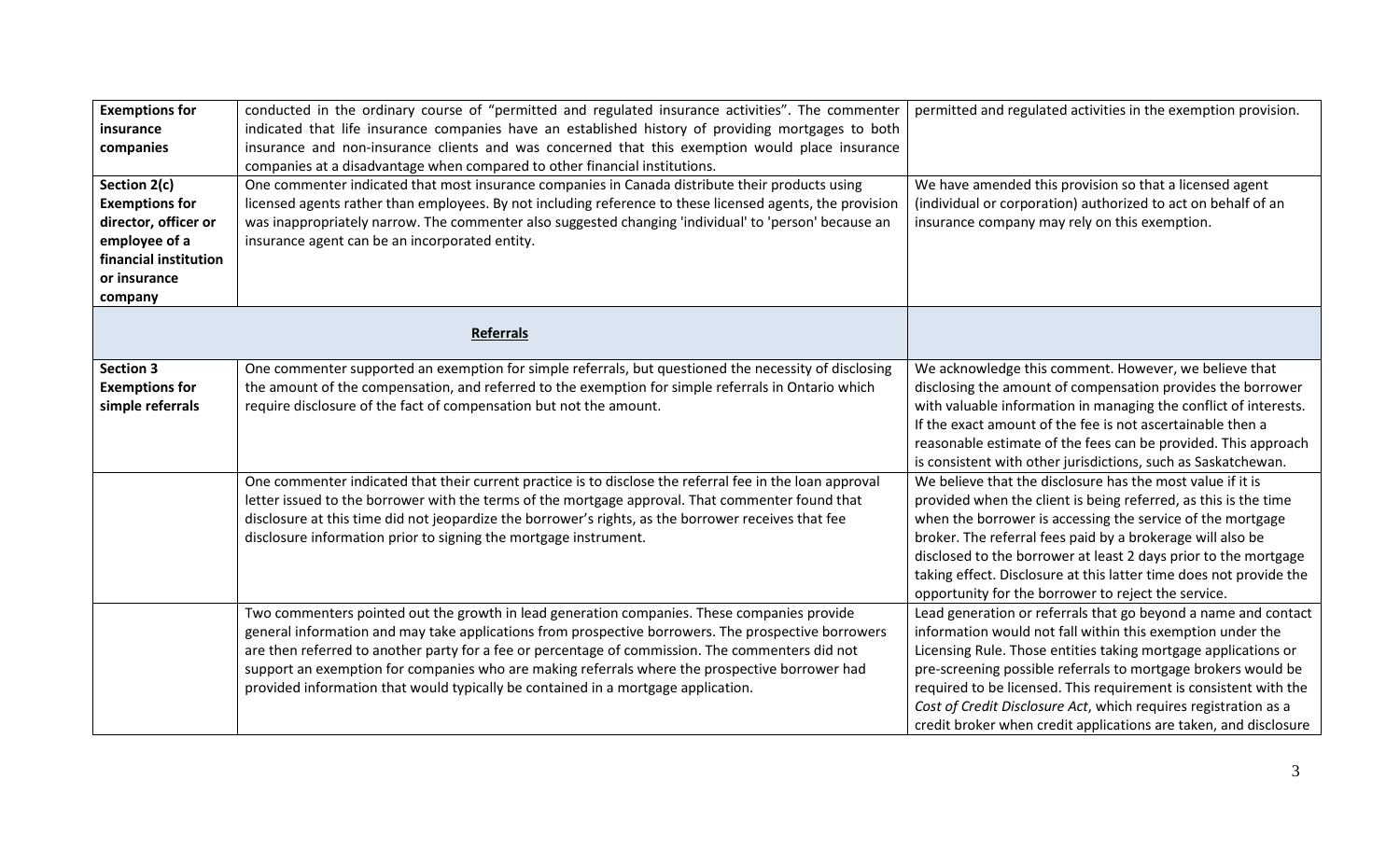|                            |                                                                                                                                                                     | to the potential borrower.                                                 |
|----------------------------|---------------------------------------------------------------------------------------------------------------------------------------------------------------------|----------------------------------------------------------------------------|
|                            | Two commenters supported an exemption for parties who were referring or introducing the consumer to                                                                 | We agree. Referring a person to a mortgage broker where basic              |
|                            | a third party for the purpose of securing a mortgage, where there is no financial compensation.                                                                     | information, such as name and contact information is provided,             |
|                            |                                                                                                                                                                     | without compensation, will not require licensing.                          |
|                            | Three commenters supported the exemption for simple referrals where only name and contact                                                                           | We agree. There is no requirement to be licensed when only                 |
|                            | information is provided in the referral.                                                                                                                            | basic information, such as name and contact details, is                    |
|                            |                                                                                                                                                                     | provided. Where a referral is made for compensation, the                   |
|                            |                                                                                                                                                                     | amount of compensation must be disclosed to the borrower                   |
|                            |                                                                                                                                                                     | prior to proceeding with the mortgage brokering services being<br>offered. |
|                            | Two commenters supported the requirement to disclose the compensation being paid by the mortgage                                                                    | We agree. Under the Licensing Rule anyone making a referral to             |
|                            | broker for a simple referral.                                                                                                                                       | a mortgage broker for compensation will be required to                     |
|                            |                                                                                                                                                                     | disclose the nature of their relationship with the mortgage                |
|                            |                                                                                                                                                                     | broker and the compensation they are receiving for the referral.           |
| Section 3(a)               | Two commenters were concerned that any lay person who makes a referral to a lender or mortgage                                                                      | This exemption applies where a person provides a referral to a             |
|                            | broker would be required to provide disclosure and they found that this requirement would be onerous.                                                               | mortgage broker for compensation. Where a referral is made                 |
|                            |                                                                                                                                                                     | without expectation of compensation, there is no licensing                 |
|                            |                                                                                                                                                                     | requirement, nor a need to be exempt from licensing.                       |
|                            | <b>Licensing</b>                                                                                                                                                    |                                                                            |
| <b>Section 4 Licensing</b> | One commenter was a strong supporter of qualifying education standards for both mortgage associates                                                                 | We agree and thank the commenter for their support.                        |
| criteria                   | and mortgage brokers,, including support for:                                                                                                                       |                                                                            |
|                            | mandatory continuing education;<br>$\bullet$                                                                                                                        |                                                                            |
|                            | the six month transition period that will allow participants time to complete the required                                                                          |                                                                            |
|                            | education program.                                                                                                                                                  |                                                                            |
|                            | One commenter thought that criminal background checks should be conducted only on the principal                                                                     | We believe that criminal background checks on those parties in             |
|                            | broker for corporations and partnerships, and that background checks on all directors of the business                                                               | control of the company or partnership provides valuable                    |
|                            | was too onerous and unnecessary. Another commenter suggested that we consider a criminal record                                                                     | information for the regulator. We do not believe this provision            |
|                            | check by fingerprint comparison.                                                                                                                                    | is onerous, as the FCNB will be conducting the criminal                    |
|                            |                                                                                                                                                                     | background checks. The FCNB has not required a fingerprint                 |
|                            |                                                                                                                                                                     | comparison on application, but one may be required in limited              |
|                            |                                                                                                                                                                     | circumstances.                                                             |
|                            | One commenter sought clarification that the criminal background check would only be conducted at the   A criminal background check will be conducted at the time of |                                                                            |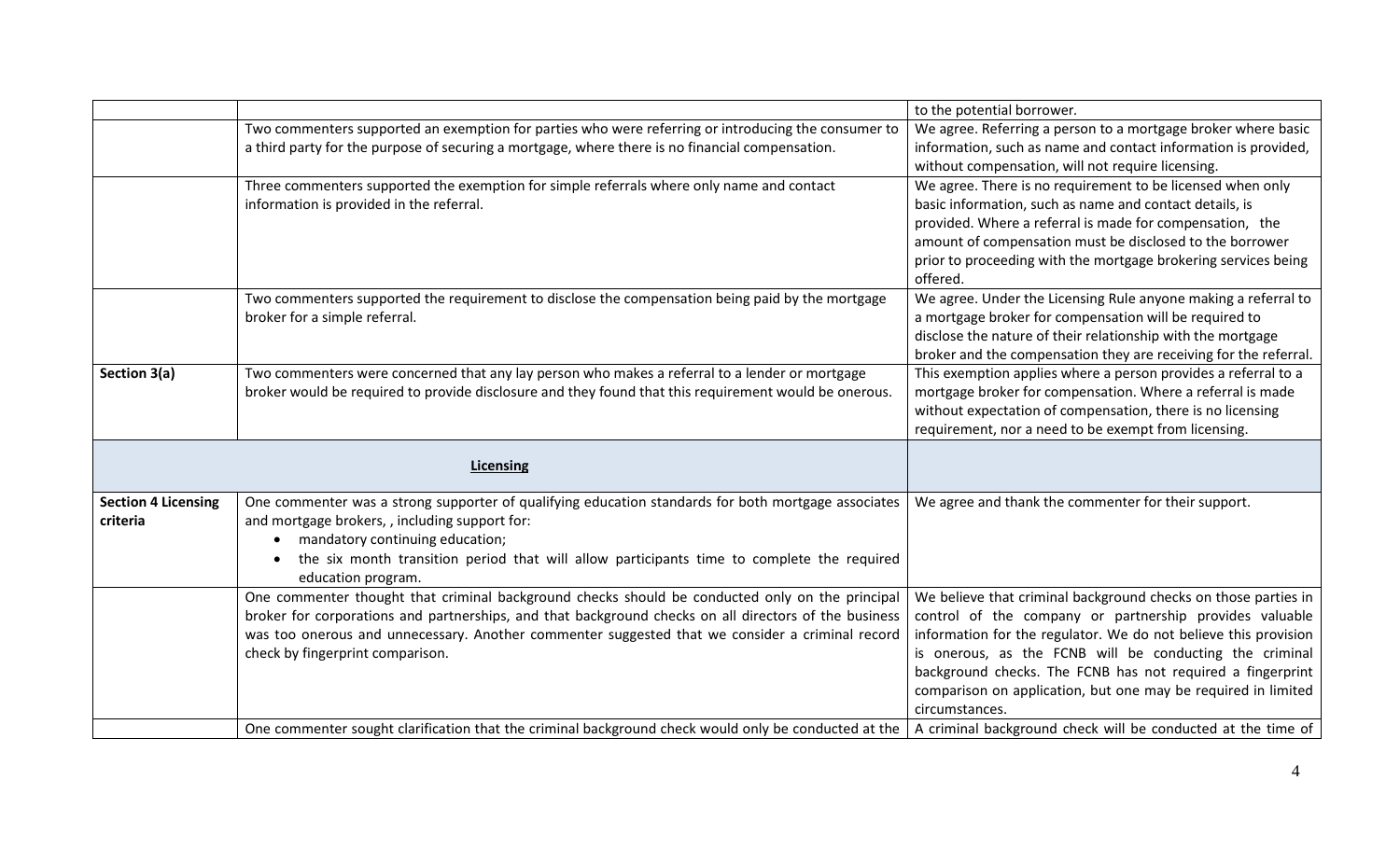|                            | time of initial licensing.                                                                                                                                                                         | the initial application and may be conducted at any time during<br>the term of the licence. We believe that criminal background<br>checks will maintain the integrity of the mortgage brokerage<br>industry. |
|----------------------------|----------------------------------------------------------------------------------------------------------------------------------------------------------------------------------------------------|--------------------------------------------------------------------------------------------------------------------------------------------------------------------------------------------------------------|
|                            | Three commenters thought that the FCNB should only recognize approved education programs that an                                                                                                   | We believe that the recognition of an approved education                                                                                                                                                     |
|                            | applicant has successfully completed in the last 12 months, rather than in the 36 months preceding the                                                                                             | program within 36 months of the application, combined with                                                                                                                                                   |
|                            | application as required in the Proposed Licensing Rule.                                                                                                                                            | the requirement for continuing education will sufficiently                                                                                                                                                   |
|                            |                                                                                                                                                                                                    | prepare participants to enter into the mortgage brokerage                                                                                                                                                    |
|                            |                                                                                                                                                                                                    | industry and keep them updated on any changes in the<br>mortgage brokerage industry.                                                                                                                         |
|                            | One commenter questioned the recognition of an approved program that was successfully completed                                                                                                    | We believe that some participants in the New Brunswick                                                                                                                                                       |
|                            | more than 36 months prior to the application, even if the applicant had at least one year of relevant                                                                                              | mortgage industry have taken approved education programs in                                                                                                                                                  |
|                            | experience in the mortgage brokerage industry.                                                                                                                                                     | the past. We have included this provision to recognize that                                                                                                                                                  |
|                            |                                                                                                                                                                                                    | education where the applicant can also demonstrate that they                                                                                                                                                 |
|                            |                                                                                                                                                                                                    | have relevant industry experience.                                                                                                                                                                           |
|                            | One commenter thought that the Director should be able to exempt an applicant from the licensing                                                                                                   | We believe that education of participants in the mortgage                                                                                                                                                    |
|                            | requirements if the applicant demonstrates an equivalent combination of education or experience, and                                                                                               | broker industry is essential. We have amended the Act to                                                                                                                                                     |
|                            | proposed at least five years of related experience.                                                                                                                                                | provide the Director with the authority to determine equivalent                                                                                                                                              |
|                            |                                                                                                                                                                                                    | combination of education and experience on a case by case                                                                                                                                                    |
|                            | Another commenter suggested that the Director consider relevant experience that relates to the                                                                                                     | basis.                                                                                                                                                                                                       |
|                            | established mortgage broker qualifying standards, upon which the education is based.                                                                                                               |                                                                                                                                                                                                              |
| <b>Section 7 Working</b>   | Two commenters thought that the requirement for working capital was unnecessary for mortgage<br>brokerages and one commenter indicated that the requirement for errors and omissions insurance was | The requirement to maintain minimum working capital applies<br>only to licensees who are holding client funds in trust,                                                                                      |
| capital<br>requirements    | sufficient, while another commenter indicated that the requirement for working capital was excessive.                                                                                              | specifically mortgage brokerages with an endorsement and                                                                                                                                                     |
|                            |                                                                                                                                                                                                    | mortgage administrators.                                                                                                                                                                                     |
|                            | One commenter sought further clarification on when an endorsement would be needed.                                                                                                                 | An endorsement is required when a mortgage brokerage will be                                                                                                                                                 |
|                            |                                                                                                                                                                                                    | holding client funds in trust. Most mortgage brokerages will not                                                                                                                                             |
|                            |                                                                                                                                                                                                    | be holding any trust funds.                                                                                                                                                                                  |
| <b>Section 8 Error and</b> | Two commenters supported the proposed errors and omissions insurance requirements and specifically                                                                                                 | We agree and thank the commenter for their support.                                                                                                                                                          |
| omissions insurance        | that coverage:                                                                                                                                                                                     |                                                                                                                                                                                                              |
|                            | is mandatory;<br>$\bullet$                                                                                                                                                                         |                                                                                                                                                                                                              |
|                            | be maintained for 6 years after the brokerage is no longer in business;                                                                                                                            |                                                                                                                                                                                                              |
|                            | includes fraudulent acts coverage.                                                                                                                                                                 |                                                                                                                                                                                                              |
|                            | One commenter suggested that the FCNB approve insurance providers.                                                                                                                                 | The FCNB will review all insurance requirements as part of the                                                                                                                                               |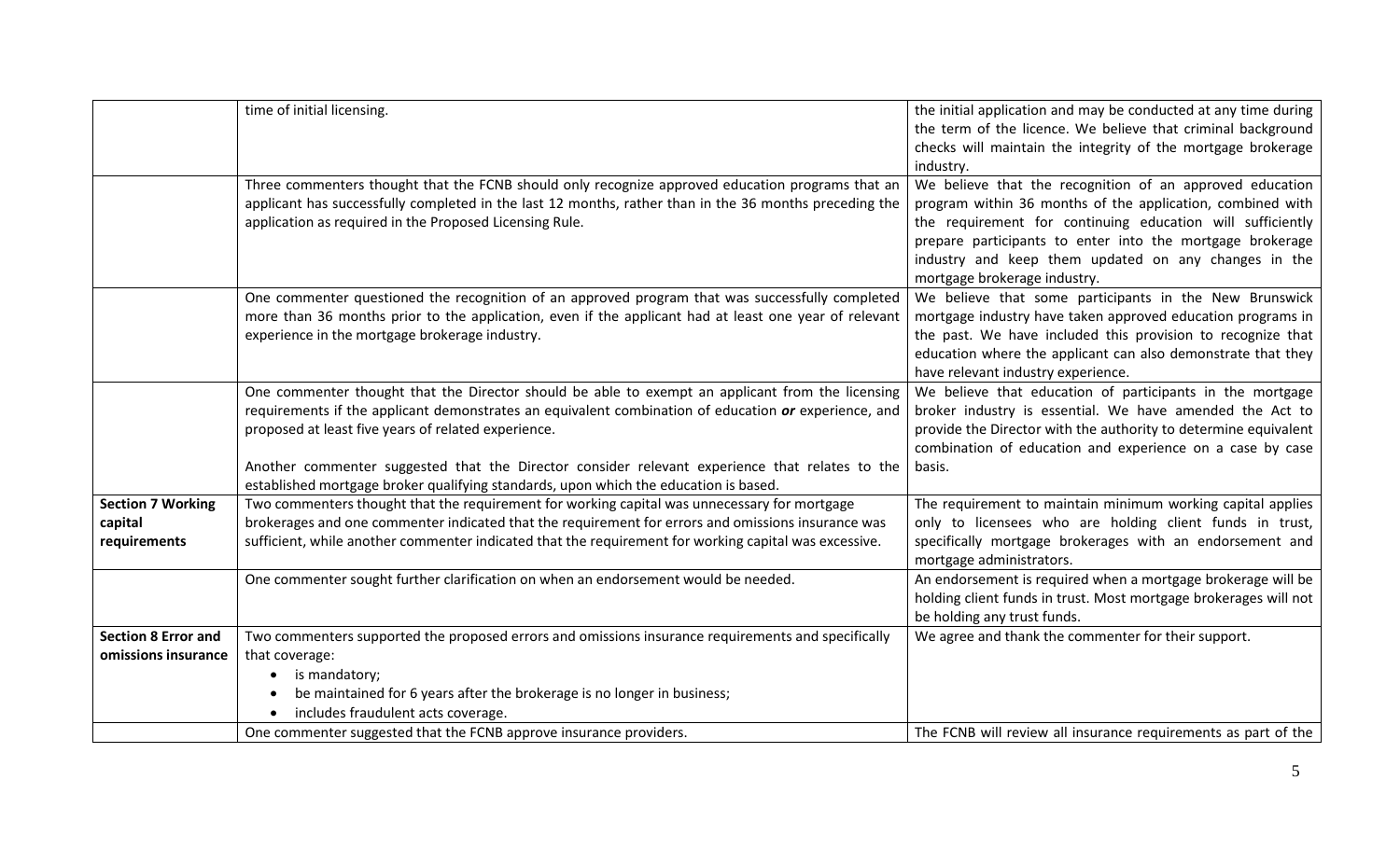|                                                                                                             |                                                                                                                                                                                                                                                                                                                                                                                                                                                                                                                                                | application process.                                                                                                                                                                                                                                                                                                                                                                            |
|-------------------------------------------------------------------------------------------------------------|------------------------------------------------------------------------------------------------------------------------------------------------------------------------------------------------------------------------------------------------------------------------------------------------------------------------------------------------------------------------------------------------------------------------------------------------------------------------------------------------------------------------------------------------|-------------------------------------------------------------------------------------------------------------------------------------------------------------------------------------------------------------------------------------------------------------------------------------------------------------------------------------------------------------------------------------------------|
|                                                                                                             | One commenter indicated that the insurance requirements should enable a brokerage to transfer its files<br>to another brokerage and let that new brokerage protect the files. The commenter also questioned how                                                                                                                                                                                                                                                                                                                                | A brokerage that transfers its files to another brokerage will be<br>required to meet its obligations under the Act, such as ensuring                                                                                                                                                                                                                                                           |
|                                                                                                             | these requirements would be enforced.                                                                                                                                                                                                                                                                                                                                                                                                                                                                                                          | continuing insurance coverage on its files and the maintenance<br>of records. A brokerage will need to confirm that all of its client<br>obligations have been addressed prior to surrendering its<br>licence.                                                                                                                                                                                  |
| Section $8(1)(d)$<br><b>Error and omissions</b><br>insurance                                                | One commenter questioned whether having errors and omissions insurance in place for six years after an<br>event was feasible.                                                                                                                                                                                                                                                                                                                                                                                                                  | We have consulted with insurance providers to ensure that<br>applicants will be able to meet the errors and omissions<br>insurance requirements.                                                                                                                                                                                                                                                |
| Section 12(d)                                                                                               | One commenter questioned the requirement to review trust account reconciliation statements and<br>stated that most mortgage brokerages do not hold funds in trust.                                                                                                                                                                                                                                                                                                                                                                             | The requirement to review trust account reconciliation<br>statements will only apply to a mortgage brokerage with an<br>endorsement that is permitted to hold client funds in trust.                                                                                                                                                                                                            |
|                                                                                                             | One commenter asked if mortgage brokerages would be required to have a trust account.                                                                                                                                                                                                                                                                                                                                                                                                                                                          | There is no requirement to set up a trust account if the<br>mortgage brokerage is not handling client funds in trust.                                                                                                                                                                                                                                                                           |
| <b>Section 13</b>                                                                                           | One commenter supported the broad requirement to verify the identity of each borrower, lender or<br>private investor to prevent and detect mortgage fraud. That commenter suggested that if there are<br>specific expectations on how an identity should be verified those expectations should be clearly<br>communicated to the licensee. Another commenter suggested that we specify what type of identification<br>should be reviewed by the mortgage brokerage, and also verify whether the lender or private investor<br>holds a licence. | The provision requiring the mortgage brokerage to verify the<br>identity of each borrower, lender or private investor is broad to<br>allow the mortgage brokerage the flexibility to determine<br>appropriate steps to verify the parties they are dealing with.<br>The mortgage brokerage may determine that it is necessary to<br>verify whether a party is licenced as part of that process. |
| <b>Section 14 Duty</b><br>regarding unlawful<br>transactions                                                | One commenter found that the standard of "reasonable grounds to believe" that a mortgage is<br>"unlawful" placed too high a burden on mortgage brokerages, who will not have the expertise to<br>determine reasonable grounds. The commenter suggested we consider prohibiting mortgage brokers<br>from being "a party to a mortgage transaction that is harsh and unconscionable or otherwise<br>inequitable".                                                                                                                                | We acknowledge your comment and have amended the<br>standard such that a mortgage brokerage must have a "reason<br>to believe" that a mortgage is unlawful. In addition, all licence<br>holders will have a duty to act fairly, honestly and in good faith<br>in all their mortgage brokering and mortgage administering<br>activities.                                                         |
| Sections 15 and 16<br><b>Duty regarding</b><br>borrower's legal<br>authority and<br>accuracy of<br>mortgage | One commenter found that requiring a mortgage brokerage to determine whether there was a reason to<br>doubt the legal authority of a borrower placed too high a burden on the mortgage brokerage, who will<br>not have the expertise to determine whether a borrower has legal authority.                                                                                                                                                                                                                                                      | Thank you for your comment; however the mortgage brokerage<br>is in a unique position to confirm the identity of the borrower<br>due to its direct relationship with the borrower. We are<br>confident that this standard is appropriate to provide consumer<br>protection.                                                                                                                     |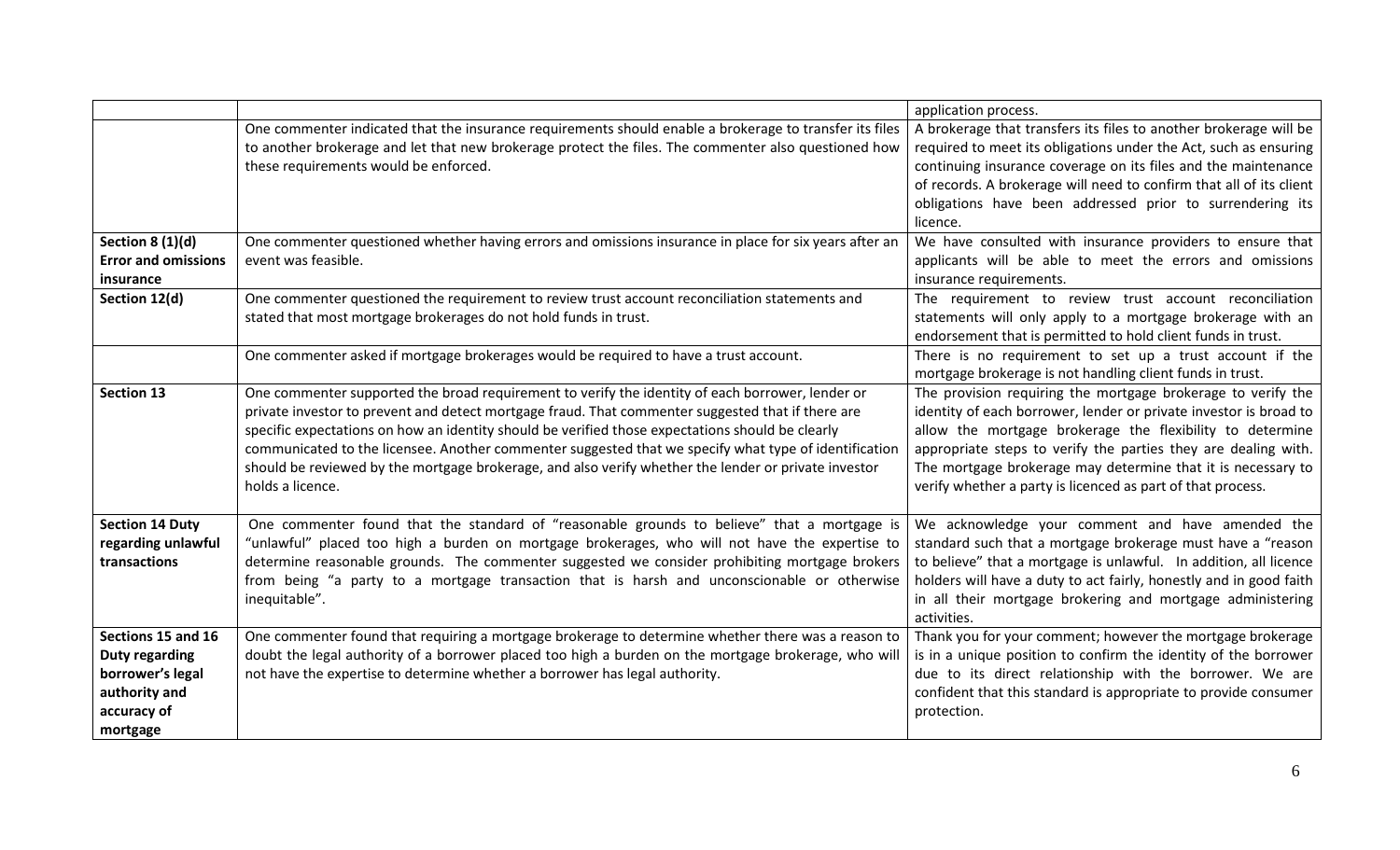| application                                                                      |                                                                                                                                                                                                                                                                                                                                                                                                                                                                                                                                                                                                                                                                                               |                                                                                                                                                                                                                                                                                                                                                                                                                                                                                                                                                                                                                                                                                                     |
|----------------------------------------------------------------------------------|-----------------------------------------------------------------------------------------------------------------------------------------------------------------------------------------------------------------------------------------------------------------------------------------------------------------------------------------------------------------------------------------------------------------------------------------------------------------------------------------------------------------------------------------------------------------------------------------------------------------------------------------------------------------------------------------------|-----------------------------------------------------------------------------------------------------------------------------------------------------------------------------------------------------------------------------------------------------------------------------------------------------------------------------------------------------------------------------------------------------------------------------------------------------------------------------------------------------------------------------------------------------------------------------------------------------------------------------------------------------------------------------------------------------|
| Section 17(2) (3)<br><b>Suitability</b><br>obligation                            | One commenter was unclear whether a mortgage brokerage must identify all suitable mortgage products<br>or only those that the borrower qualifies for. That commenter thought it would be beneficial to industry<br>to have further guidance on what is meant by a suitable mortgage. Another commenter was supportive<br>of this requirement.                                                                                                                                                                                                                                                                                                                                                 | The mortgage brokerage must identify proposed mortgage<br>options that are suitable for the borrower, based on the<br>features of the proposed mortgage and the borrower's<br>circumstances and in the borrower's best interest. Any<br>recommendation of a mortgage product for which the<br>borrower does not qualify is inherently unsuitable because it<br>does not consider the borrower's circumstances.                                                                                                                                                                                                                                                                                      |
|                                                                                  | <b>Disclosure to Borrower</b>                                                                                                                                                                                                                                                                                                                                                                                                                                                                                                                                                                                                                                                                 |                                                                                                                                                                                                                                                                                                                                                                                                                                                                                                                                                                                                                                                                                                     |
| <b>Section 18</b><br><b>Disclosure to</b><br>borrower                            | One commenter thought that borrowers should be able to see all lender financing offers and know which<br>lenders the mortgage broker is able to access on their behalf. The commenter further suggested that all<br>of this information could be contained in a disclosure form given to and signed by the borrower when he<br>or she first retains the mortgage broker.<br>One commenter stated their support for disclosure to the borrower of non-arm's length relationships<br>between the mortgage brokerage, broker and lender or private investor. However, that commenter felt<br>that requiring direct disclosure to the borrower of the number of lenders and private investors and | The Licensing Rule requires that the mortgage broker disclose<br>to the borrower the number and names of all lenders and<br>private investors that it deals with. This written disclosure must<br>be acknowledged in writing by the borrower. In addition, the<br>mortgage broker will provide the borrower with a suitability<br>assessment that identifies the most suitable mortgage option<br>from a selection of proposed mortgage options, which are in<br>the borrower's best interests.<br>We believe that identifying and managing conflicts of interest is<br>essential to promote consumer confidence in the mortgage<br>brokerage industry. The disclosure to borrowers is built on the |
|                                                                                  | names of those lenders and private lenders to the borrower was excessive and not consistent with<br>requirements of other jurisdictions. The commenter supported providing this information to the<br>regulator as part of the application for licensing process.                                                                                                                                                                                                                                                                                                                                                                                                                             | principals of acting in the best interest of the client, disclosing<br>any actual or potential conflict of interest associated with a<br>transaction and ensuring that products are suitable for the<br>consumer. Mortgage brokerages will need to provide similar<br>disclosure to the FCNB as part of the application for licensing<br>process, but it must also be disclosed to the borrower, so that<br>they can make their own determinations regarding the conflict<br>of interest.                                                                                                                                                                                                           |
| Section 19<br><b>Remuneration the</b><br>mortgage brokerage<br>will receive from | One commenter sought clarification regarding whether the mortgage brokerage would be required to<br>disclose remuneration to the mortgage broker from individuals and businesses, or only by registered<br>businesses.                                                                                                                                                                                                                                                                                                                                                                                                                                                                        | The Licencing Rule requires disclosure of all remuneration the<br>mortgage brokerage will receive from others, including<br>remuneration from individuals and companies.                                                                                                                                                                                                                                                                                                                                                                                                                                                                                                                            |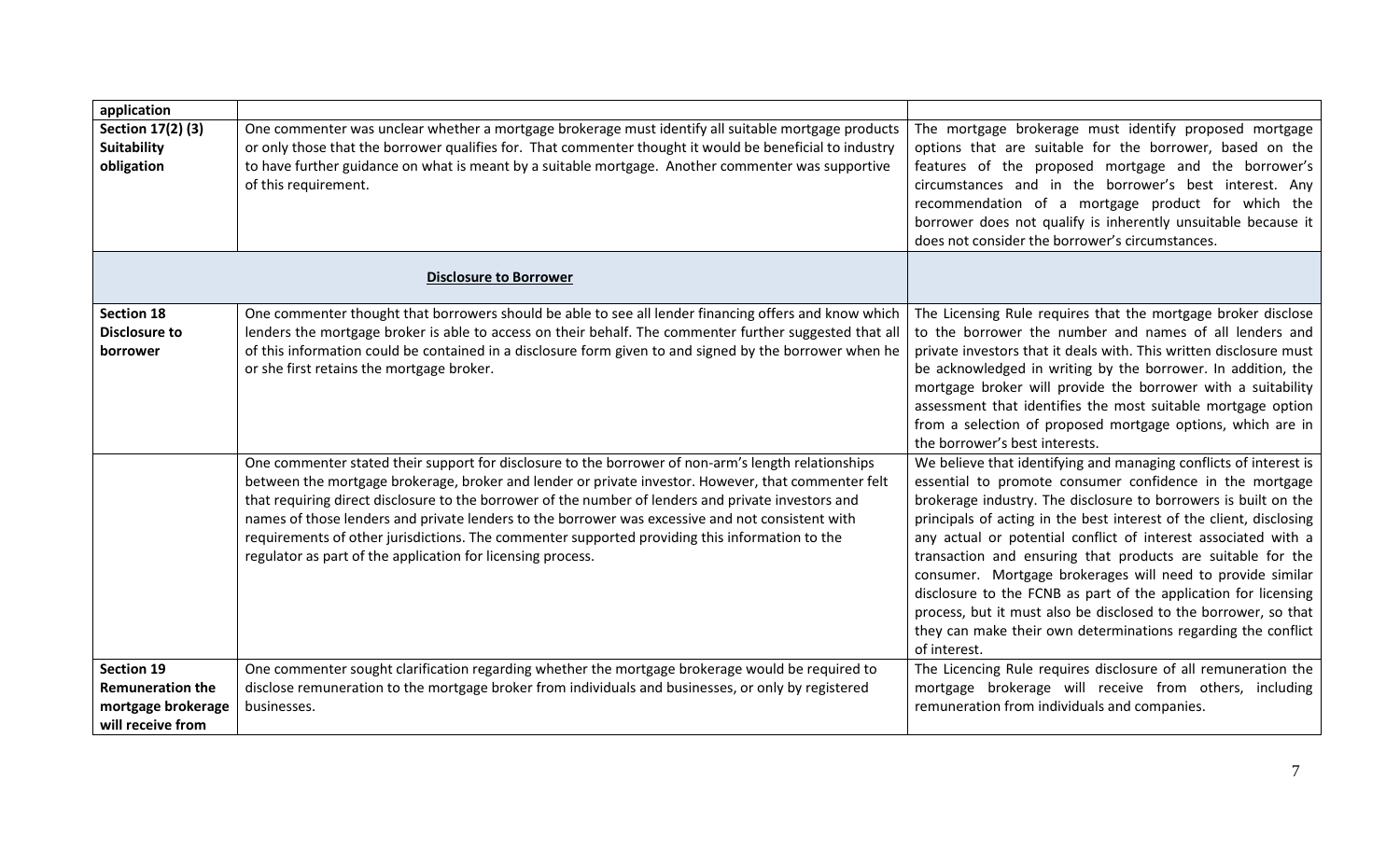| others                                                                |                                                                                                                                                                                                                                                                                                                                                                                                                                                                                                                                                                                                                                                                                                                                          |                                                                                                                                                                                                                                                                                                                                                                                                                                                                                               |
|-----------------------------------------------------------------------|------------------------------------------------------------------------------------------------------------------------------------------------------------------------------------------------------------------------------------------------------------------------------------------------------------------------------------------------------------------------------------------------------------------------------------------------------------------------------------------------------------------------------------------------------------------------------------------------------------------------------------------------------------------------------------------------------------------------------------------|-----------------------------------------------------------------------------------------------------------------------------------------------------------------------------------------------------------------------------------------------------------------------------------------------------------------------------------------------------------------------------------------------------------------------------------------------------------------------------------------------|
|                                                                       | One commenter supported that the mortgage brokerage would not be required to disclose to the<br>borrower the dollar value of compensation they will receive.                                                                                                                                                                                                                                                                                                                                                                                                                                                                                                                                                                             | The Licensing Rule does not require disclosure of the dollar<br>amount of compensation the mortgage brokerage will receive,<br>however the basis for calculating the amount of the fee or<br>remuneration must be disclosed.                                                                                                                                                                                                                                                                  |
|                                                                       | One commenter supported disclosure of the fees payable by the borrower to the mortgage broker, and<br>how the mortgage broker is paid by others. This commenter thought this disclosure provided valuable<br>information which the borrower could use to evaluate the suitability of the proposed mortgage and<br>brokerage fees compared to what the borrower could negotiate with a lender directly.                                                                                                                                                                                                                                                                                                                                   | We agree that disclosure of fees payable by the borrower is<br>important to maintain the integrity of the mortgage brokerage<br>industry. We have clarified that the mortgage brokerage must<br>disclose the fees payable by the borrower in connection with<br>the services offered by the mortgage brokerage or the<br>proposed mortgage.                                                                                                                                                   |
| <b>Section 21</b><br><b>Deadline for</b><br>disclosure to<br>borrower | One commenter indicated that it was the practice of national lenders to provide the mortgage loan<br>approval letter and related mortgage documents to the borrower and the borrower's lawyer, which will<br>contain all the required disclosures under the Cost of Credit Disclosure Act. The lawyer can then explain<br>the disclosure and terms of the mortgage to the borrower prior to signing the mortgage instrument.<br>Another commenter indicated that it was common practice for mortgage brokers to provide disclosure<br>required under the Cost of Credit Disclosure Act to borrowers when they sign their lender approval or<br>commitment. Both commenters proposed that these practices continue as an acceptable form. | We have amended this provision to provide further clarification<br>that disclosure must be provided to the borrower at least two<br>business days before the borrower enters into a mortgage<br>agreement. We have also added when the deadline for<br>disclosure may be waived, which is consistent with the Cost of<br>Credit Disclosure Act. We believe that this provision will provide<br>flexibility in the provision of disclosure while continuing to<br>provide consumer protection. |
|                                                                       | Three commenters pointed out that the Cost of Credit Disclosure Act permits the waiver of the delivery<br>of disclosure in certain circumstances and that a similar waiver should be available for disclosure under<br>the Mortgage Brokers Act.                                                                                                                                                                                                                                                                                                                                                                                                                                                                                         | We have amended this provision to include a waiver of the<br>delivery of disclosure provided certain conditions are met,<br>similar to that found under the Cost of Credit Disclosure Act.                                                                                                                                                                                                                                                                                                    |
|                                                                       | One commenter was supportive of clear and accurate disclosures, in writing, with sufficient time for<br>borrowers to review the transaction prior entering into a mortgage agreement. That commenter<br>suggested that we clarify the difference between a mortgage agreement and a mortgage instrument.                                                                                                                                                                                                                                                                                                                                                                                                                                 | We agree and have amended the provision to refer to the<br>mortgage agreement.                                                                                                                                                                                                                                                                                                                                                                                                                |
| <b>Section 22</b><br><b>Disclosure to</b><br>private investors        | One commenter thought that additional disclosure for private investors should be required, including:<br>the financial encumbrances to remain on title;<br>the priority of remaining financial encumbrances;<br>the priority of the mortgage which is the subject of the disclosure;<br>$\bullet$<br>the outstanding balance or maximum potential balance (whichever is higher) of all remaining<br>financial encumbrances; and<br>the LTV of the mortgage which is the subject of the disclosure.                                                                                                                                                                                                                                       | This information is available in the mortgage application and on<br>other mortgage documentation (including the instructions to<br>the lawyer).                                                                                                                                                                                                                                                                                                                                               |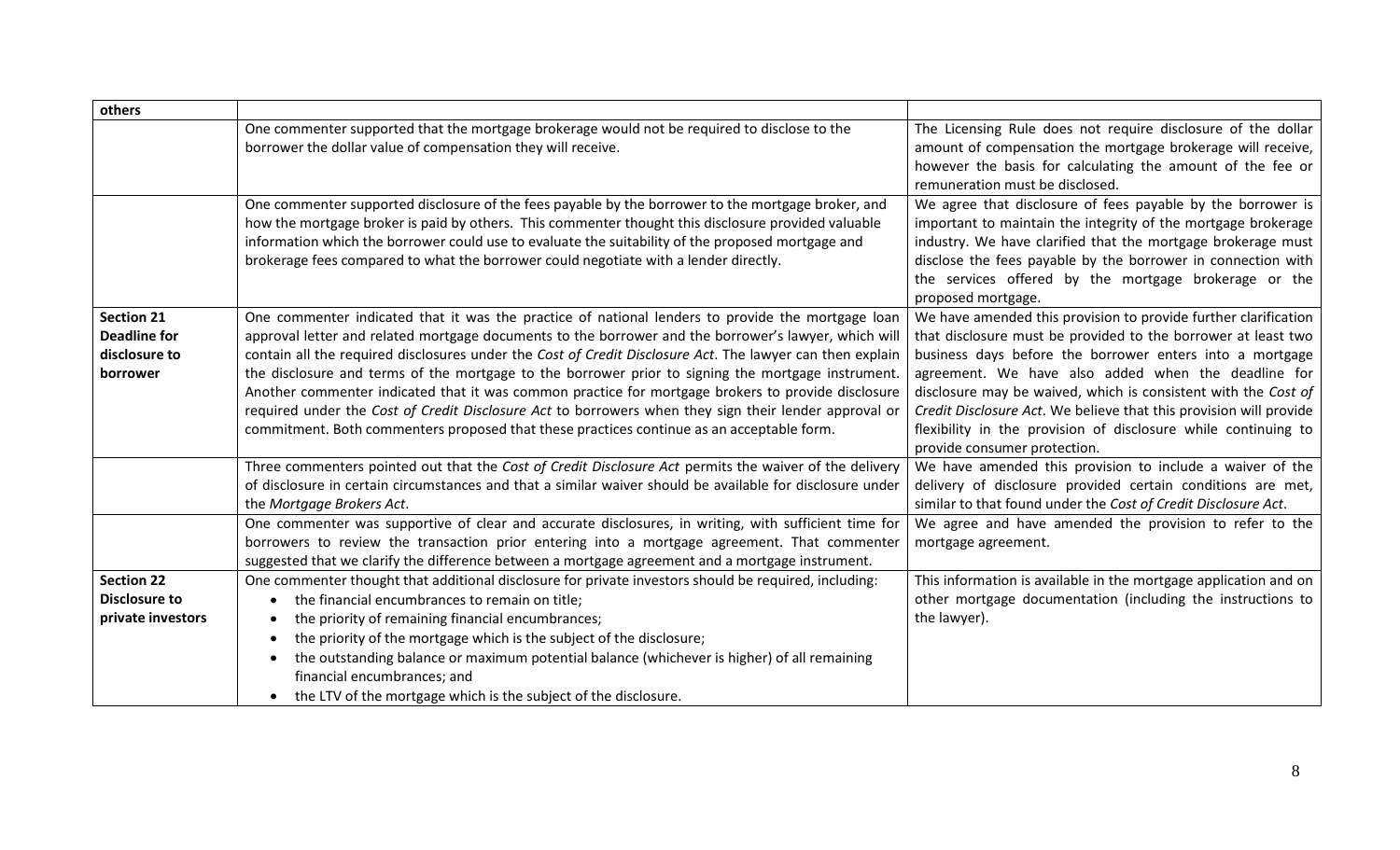|                                   | <b>Advance Fees</b>                                                                                                                                                                                                                                                                                                                                                                                                                                                                                                                                                                                                                                                                                                                                                                                                                                                                                                                                                                                                                                                                                                                                                                                                                                                                                                                                                                       |                                                                                                                                                                                                                                                                                                                                                                                                                                                   |
|-----------------------------------|-------------------------------------------------------------------------------------------------------------------------------------------------------------------------------------------------------------------------------------------------------------------------------------------------------------------------------------------------------------------------------------------------------------------------------------------------------------------------------------------------------------------------------------------------------------------------------------------------------------------------------------------------------------------------------------------------------------------------------------------------------------------------------------------------------------------------------------------------------------------------------------------------------------------------------------------------------------------------------------------------------------------------------------------------------------------------------------------------------------------------------------------------------------------------------------------------------------------------------------------------------------------------------------------------------------------------------------------------------------------------------------------|---------------------------------------------------------------------------------------------------------------------------------------------------------------------------------------------------------------------------------------------------------------------------------------------------------------------------------------------------------------------------------------------------------------------------------------------------|
| <b>Section 26 Advance</b><br>fees | Three commenters did not support the prohibition on advance fees for residential mortgages. Those<br>commenters believe the fee is necessary to compensate the mortgage broker in circumstances where:<br>the mortgage amount is too small and the compensation would not reflect the effort to secure<br>the financing;<br>the fees are disclosed and acknowledged by the borrower; and<br>mortgage brokers take on difficult mortgage clients where financing is more time consuming to<br>secure.<br>Those commenters suggest that advance fees should be permitted in some circumstances:<br>in mortgages greater than a certain threshold, ie. \$300,000;<br>when the required disclosure has been made and a mortgage commitment has been signed by<br>the borrower;<br>• a fee similar to an application fee charged by some financial institutions.<br>Four commenters indicated that it is common in commercial mortgages to have an advance fee paid to<br>the mortgage broker prior to the mortgage approval. One commenter explained that the brokerage may<br>establish a contract with the borrower that provides for the payment of fees prior to securing a<br>commercial mortgage for the borrower. Advance fees in a commercial context reflect the additional<br>complexity of these types of transactions, the additional time and effort needed to secure financing. | The prohibition on advance fees is intended to address<br>concerns surrounding predatory lending practices, such as<br>excessive fees and hidden charges. We weighted the comments<br>from all stakeholders and continue to support the prohibition as<br>it is essential to promote consumer confidence in the mortgage<br>brokerage industry.                                                                                                   |
|                                   | One commenter indicated that some brokers charge unreasonable fees and suggested that mortgage<br>brokers fees generally should be limited and suggested a limit of 2% or less on any residential mortgages<br>in excess of \$100,000 and a limit of \$2000 for any residential mortgages less than \$100,000.                                                                                                                                                                                                                                                                                                                                                                                                                                                                                                                                                                                                                                                                                                                                                                                                                                                                                                                                                                                                                                                                            | The FCNB is concerned with the amount of fees payable by<br>borrowers and has provided that all fees paid by the borrower<br>are disclosed prior to entering into the mortgage. The mortgage<br>brokerage must also disclose to the borrower the fees it<br>receives from others. Ultimately, is the borrower's decision<br>whether those fees are justified for the services they receive.                                                       |
|                                   | One commenter suggested that the prohibition against advance fees will prevent mortgage brokerages<br>from collecting costs in the course of a transaction to cover out of pocket expenses, such as appraisal<br>fees, creating a substantial risk to the mortgage broker who should not have to bear any of the<br>borrower's costs to facilitate the mortgage transaction.                                                                                                                                                                                                                                                                                                                                                                                                                                                                                                                                                                                                                                                                                                                                                                                                                                                                                                                                                                                                              | Pursuant to the Cost of Credit Disclosure Act, fees for<br>professional services required for the purpose of confirming the<br>value, condition, location or conformity to law of property that<br>serves as security for the mortgage, disclosed to the borrower,<br>are not considered advance fees, if the borrower is given a<br>report signed by the person providing the professional services<br>and may give the report to third persons. |
| <b>Section 28 Duty to</b>         | Three commenters supported the requirement for the mortgage brokerage or mortgage administrator to                                                                                                                                                                                                                                                                                                                                                                                                                                                                                                                                                                                                                                                                                                                                                                                                                                                                                                                                                                                                                                                                                                                                                                                                                                                                                        | Applicants for a mortgage brokerage or mortgage administrator                                                                                                                                                                                                                                                                                                                                                                                     |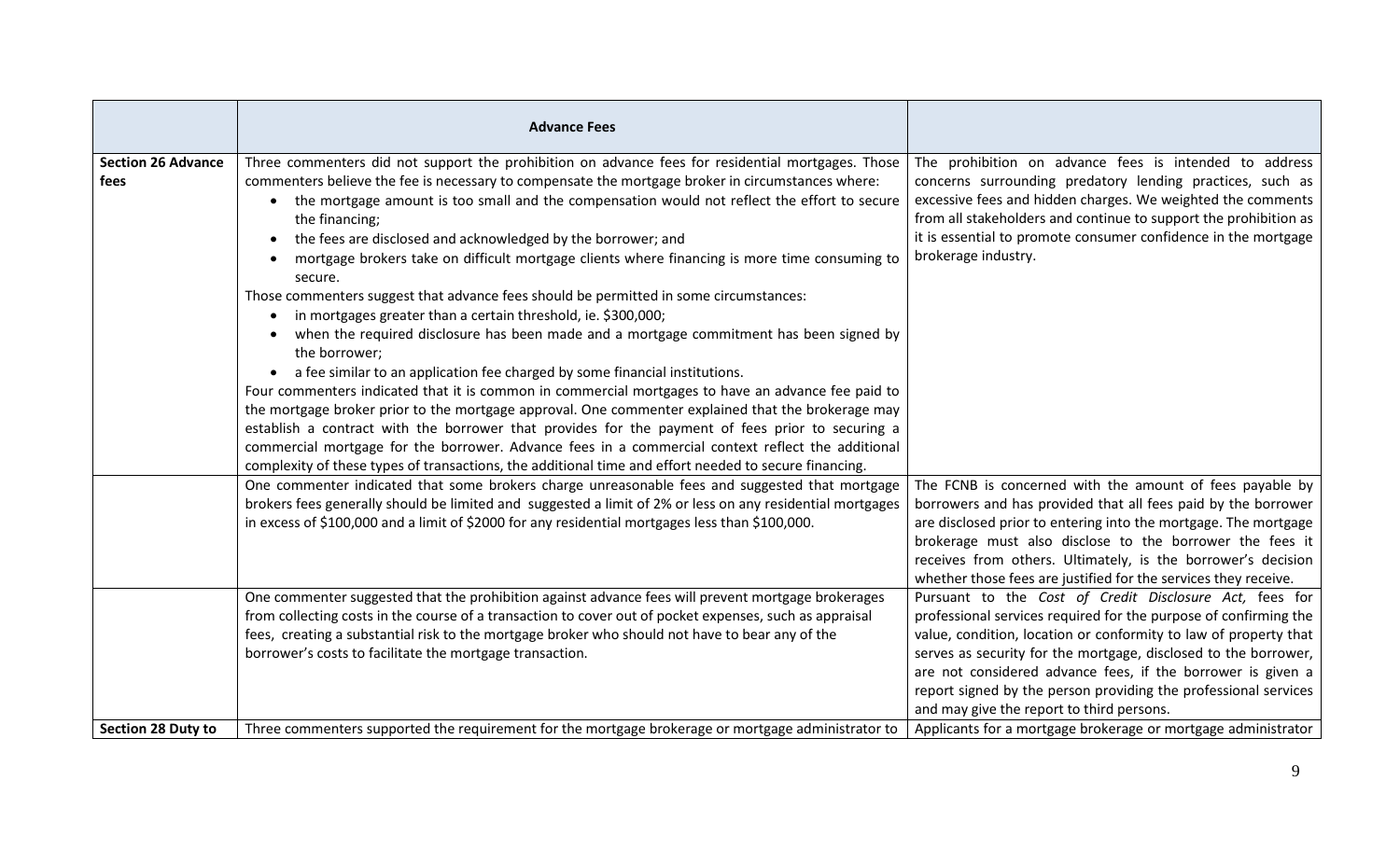| establish complaints                            | establish policies and procedures, and a complaints process, and one commenter sought clarification                              | licence are required to have a complaints process in place in                                                             |
|-------------------------------------------------|----------------------------------------------------------------------------------------------------------------------------------|---------------------------------------------------------------------------------------------------------------------------|
| process                                         | whether these requirements must be established before a licence will be granted. Another commenter                               | order to receive a licence. However, it is up to the mortgage                                                             |
|                                                 | suggested that the complaints process and policies should be posted on the brokerage's website along                             | brokerage or mortgage administrator to determine whether to                                                               |
|                                                 | with contact information for the industry associations and provincial regulatory bodies.                                         | post details of their policy on its website.                                                                              |
|                                                 | One commenter suggested that brokerages should have policies and procedures in place for hiring,                                 | We have not mandated any specific policies and procedures for                                                             |
|                                                 | licensing and training and these policies and procedures should be periodically reviewed with those                              | hiring and training staff of the mortgage brokerage or mortgage                                                           |
|                                                 | mortgage brokers and associates acting on its behalf.                                                                            | administrator. All licensees must act fairly, honestly and in                                                             |
|                                                 |                                                                                                                                  | good faith in carrying out their mortgage brokering and/or                                                                |
|                                                 |                                                                                                                                  | mortgage administrator activities, and must satisfy the                                                                   |
|                                                 |                                                                                                                                  | educational requirements. In addition, it is the principal                                                                |
|                                                 |                                                                                                                                  | broker's and/or principal administrator's duty to ensure that all                                                         |
|                                                 |                                                                                                                                  | parties acting on behalf of the mortgage brokerage or mortgage                                                            |
|                                                 |                                                                                                                                  | administer are in compliance with the legislative requirements.                                                           |
| <b>Section 37 Record-</b>                       | One commenter sought clarification on whether electronic files were sufficient and whether brokerages                            | The Act requires that records (including electronic files) be                                                             |
| keeping                                         | are required to keep physical (paper records) in their premises.                                                                 | retained at a location approved by the Director and the                                                                   |
|                                                 |                                                                                                                                  | Licensing Rule requires that the integrity of those records be                                                            |
|                                                 |                                                                                                                                  | maintained at all times.                                                                                                  |
|                                                 | One commenter sought clarification regarding the length of time records must be retained.                                        | The Act requires that records be retained for a minimum of                                                                |
|                                                 |                                                                                                                                  | seven years after the date of the transaction to which the                                                                |
|                                                 |                                                                                                                                  | records relate.                                                                                                           |
| <b>Section 45 Record</b>                        | One commenter stated that mortgage brokers do not know the fees and expenses that the borrower will                              | The fees and expenses in this section refer to the handling of                                                            |
| keeping - General                               | incur, and that the specific costs are provided at the solicitor's office.                                                       | trust money. These fees and expenses would be addressed in                                                                |
|                                                 |                                                                                                                                  | the written trust agreement between the private investor and                                                              |
|                                                 |                                                                                                                                  | the mortgage brokerage or mortgage administrator.                                                                         |
| <b>Section 54 Annual</b>                        | One commenter questioned the need for annual returns when businesses file annual returns with the                                | The annual return form is provided by the Commission and will                                                             |
| returns                                         | Canada Revenue Agency.                                                                                                           | collect information specific to the activities conducted by<br>licensees in New Brunswick.                                |
|                                                 |                                                                                                                                  |                                                                                                                           |
| <b>Section 56 Annual</b><br>financial statement | One commenter believed that the provision of audited financial statements would be onerous and costly<br>for smaller brokerages. | We believe that audited financial statements for those                                                                    |
|                                                 |                                                                                                                                  | mortgage brokerages and mortgage administrators who are<br>holding client funds is required to create consumer confidence |
|                                                 |                                                                                                                                  | in the mortgage brokerage industry. We do not believe this will                                                           |
|                                                 |                                                                                                                                  | be onerous as it is limited to only those mortgage brokerages                                                             |
|                                                 |                                                                                                                                  |                                                                                                                           |
|                                                 |                                                                                                                                  | and mortgage administrators who hold client funds in trust.                                                               |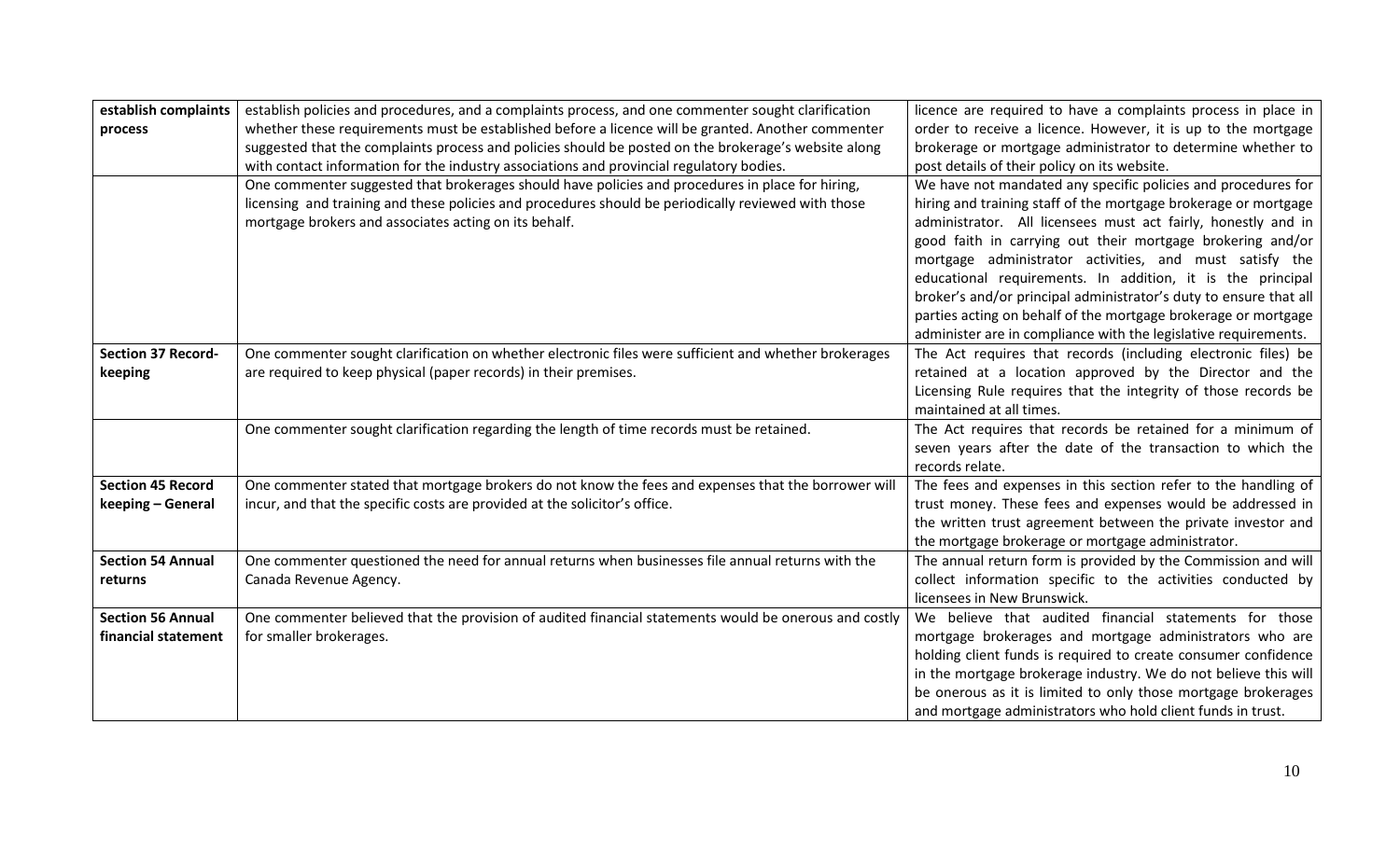|                                         | <b>Transition</b>                                                                                                                                                                                                                                                                                                                                                                                                                                                                                   |                                                                                                                                                                                                                                                                                                                                                               |
|-----------------------------------------|-----------------------------------------------------------------------------------------------------------------------------------------------------------------------------------------------------------------------------------------------------------------------------------------------------------------------------------------------------------------------------------------------------------------------------------------------------------------------------------------------------|---------------------------------------------------------------------------------------------------------------------------------------------------------------------------------------------------------------------------------------------------------------------------------------------------------------------------------------------------------------|
|                                         |                                                                                                                                                                                                                                                                                                                                                                                                                                                                                                     |                                                                                                                                                                                                                                                                                                                                                               |
| <b>Section 60</b><br><b>Transition</b>  | One commenter sought clarification whether all mortgage brokers will be required to take the new<br>approved education course.                                                                                                                                                                                                                                                                                                                                                                      | Yes, we believe that education is an essential component to the<br>integrity of the mortgage brokerage industry. The Licensing<br>Rule requires that all licence holders complete an approved<br>education program, or demonstrate equivalent education and<br>relevant industry experience.                                                                  |
|                                         | One commenter proposed that applicants for a licence be provided with 12 months to complete the<br>approved education course.                                                                                                                                                                                                                                                                                                                                                                       | We have provided a 9 month transition period for applicants to<br>complete the approved education course. Following the<br>transition period, all applicants will be required to complete the<br>course prior to becoming licensed.                                                                                                                           |
|                                         | One commenter proposed that applicants for a licence who were former employees of financial<br>institutions be provided with 12 months to complete the approved education course.                                                                                                                                                                                                                                                                                                                   | We believe that former employees of financial institutions<br>should be subject to the same educational requirements as<br>other participants in the mortgage brokerage industry. The<br>Licensing Rule requires that all licence holders complete an<br>approved education program, or demonstrate equivalent<br>education and relevant industry experience. |
|                                         | <b>Other Comments</b>                                                                                                                                                                                                                                                                                                                                                                                                                                                                               |                                                                                                                                                                                                                                                                                                                                                               |
| Wind up reports                         | One commenter suggested that we require mortgage brokerages that cease to carry on business in New<br>Brunswick to file a wind up report, which describes how outstanding files, mortgage loans and any trust<br>monies have been concluded, transferred or otherwise dealt with.                                                                                                                                                                                                                   | The Act provides authority for the Director to impose terms and<br>condition on the surrender of a licence if the Director believes it<br>would be in the public interest. A brokerage will need to<br>confirm that all of its client obligations have been addressed<br>prior to surrendering its licence.                                                   |
| <b>Pooled trust</b><br>account interest | One commenter suggested we address how interest from pooled trust accounts is to be dispersed.                                                                                                                                                                                                                                                                                                                                                                                                      | expect that mortgage brokerages or mortgage<br>We<br>administrators holding trust funds will address how interest on<br>funds held in trust, if any, will be distributed in the written trust<br>agreement between the parties.                                                                                                                               |
| Duty of care                            | One commenter sought clarification of the duty of care requirement and specifically whether a mortgage<br>brokerage could represent a borrower and private lender in the same transaction if each party was<br>represented by a different broker within that brokerage. That commenter also suggested that we<br>consider Saskatchewan's approach and provide disclosure of the conflict of interest to the borrower and<br>let the borrower decide whether to be represented by another brokerage. | We considered the various options to manage conflicts of<br>interest; we believe that each party should be separately<br>represented to promote consumer confidence in the mortgage<br>brokerage industry.                                                                                                                                                    |
|                                         | One commenter stated that the borrower is the client of the broker and the mortgage broker has a                                                                                                                                                                                                                                                                                                                                                                                                    | We agree and the Act mandates that the mortgage brokerage,                                                                                                                                                                                                                                                                                                    |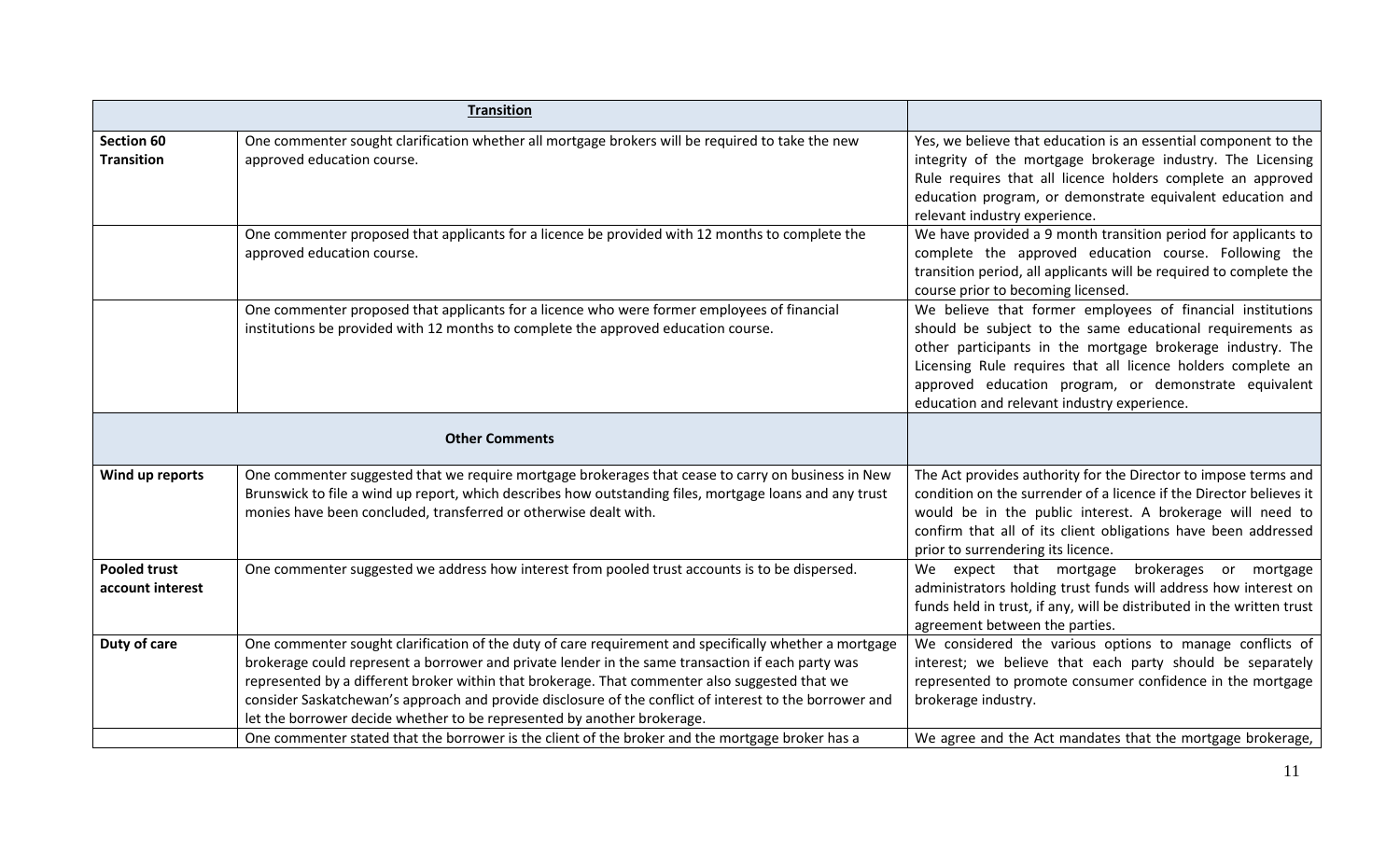|                                                                        | fiduciary duty to that client.                                                                                                                                                                                                                                                                                                                    | including those acting on its behalf, act in the best interest of<br>their client – either the borrower or the private investor.                                                                                            |
|------------------------------------------------------------------------|---------------------------------------------------------------------------------------------------------------------------------------------------------------------------------------------------------------------------------------------------------------------------------------------------------------------------------------------------|-----------------------------------------------------------------------------------------------------------------------------------------------------------------------------------------------------------------------------|
| Comments on the proposed Mortgage Brokers Fees (the Proposed Fee Rule) |                                                                                                                                                                                                                                                                                                                                                   |                                                                                                                                                                                                                             |
| <u>Issue</u>                                                           | <b>Summarized Comment</b>                                                                                                                                                                                                                                                                                                                         | <b>Responses</b>                                                                                                                                                                                                            |
| <b>Section 2 Fees</b><br>payable                                       | One commenter thought that the proposed licensing fees were aggressive and should be more aligned<br>with those of Nova Scotia. Another commenter suggested that we consider that mortgage broker<br>compensation is based on mortgage size, which is on average, less than in other parts of the country<br>when determining the licensing fees. | We reviewed the licensing fees from jurisdictions across Canada<br>and considered the nature of the mortgage brokering industry<br>in the region and we believe that the fees are consistent with<br>other regulatory fees. |
| <b>Section 3</b><br><b>Recoverable fees</b><br>and costs               | One commenter sought clarification on when compliance review costs would be recoverable.                                                                                                                                                                                                                                                          | Compliance review costs may be sought by the Commission on<br>a case-by-case basis, based on the circumstances of the review.                                                                                               |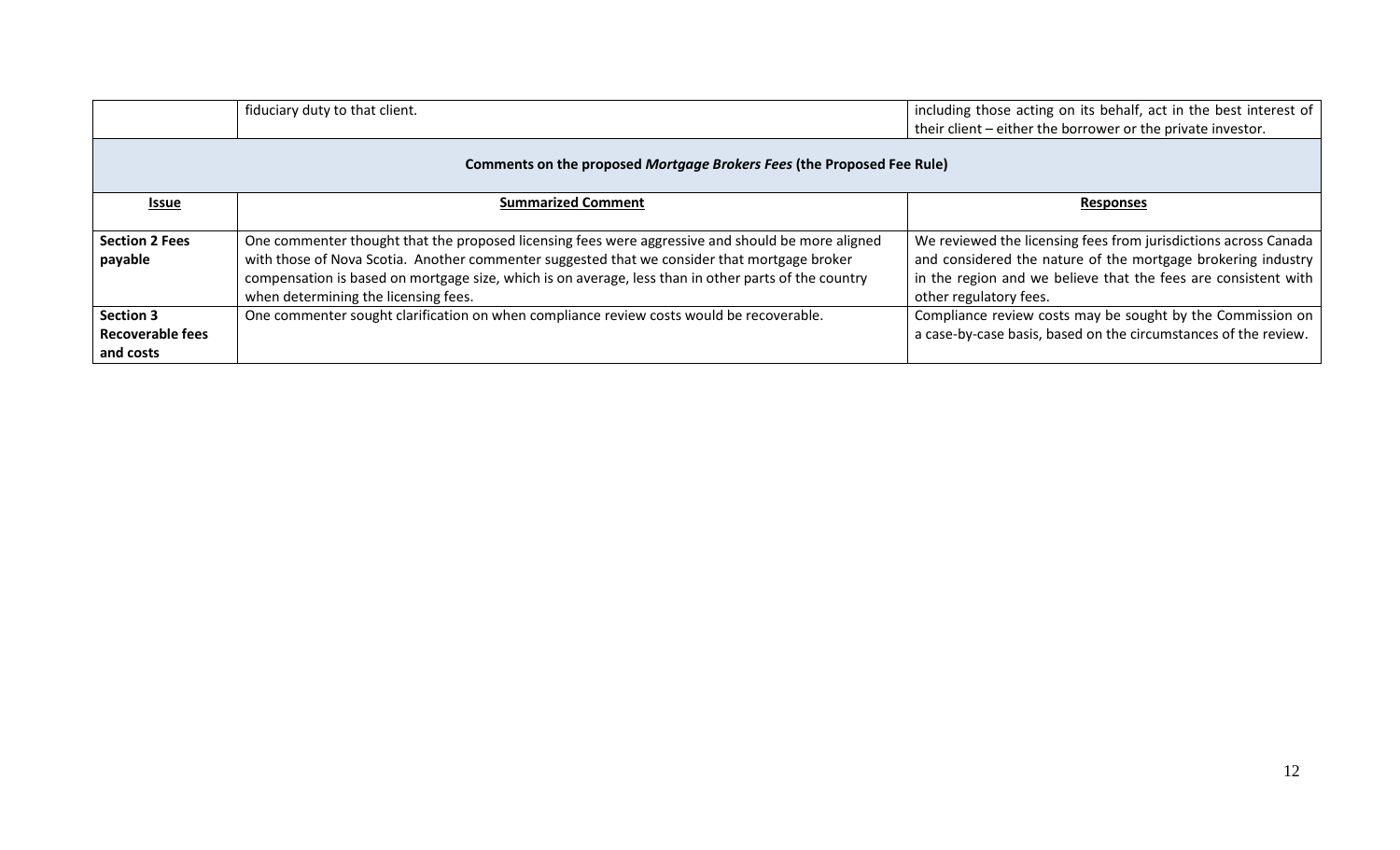

### **APPENDIX E**

# **Amending Instrument FINANCIAL AND CONSUMER SERVICES COMMISSION LOCAL RULE 31-502** *SUPPLEMENTARY REGISTRATION REQUIREMENTS*

- **1.** *Local Rule 31-502 Supplementary Registration Requirements is amended by this instrument.*
- *2. The title is amended by adding* "31-502" *after* "Local Rule".
- **3.** *Subsection 1(1) is amended by deleting the following definitions:* 
	- (a) "mortgage";
	- (b) "mortgage broker".
- **4.** *Part 3 is repealed.*
- **5.** This instrument comes into force on [Insert date].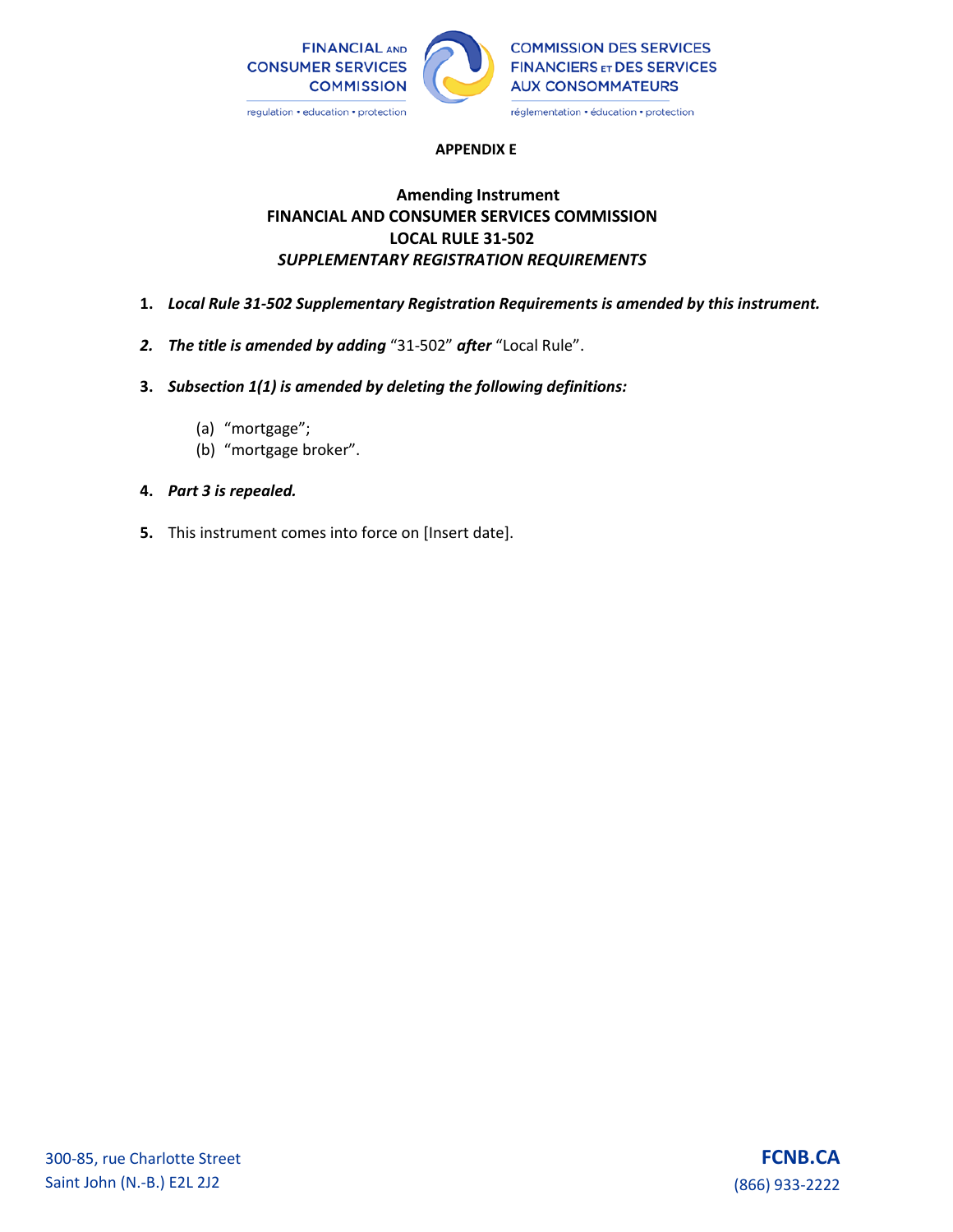

### **APPENDIX F**

# **Amending Instrument FINANCIAL AND CONSUMER SERVICES COMMISSION LOCAL POLICY 31-502**  *SUPPLEMENTARY REGISTRATION REQUIREMENTS*

- **1.** *Companion Policy 31-502 to Local Rule 31-502 Supplementary Registration Requirements is amended by this instrument.*
- *2. The title is amended by adding* "31-502" *after* "Companion Policy".
- **3.** *Subsection 1(1) is amended* 
	- (a) *by replacing* "New Brunswick Securities Commission" *with* "Financial and Consumer Services Commission";
	- (b) *by replacing* "Registration Requirements and Exemptions" *with* "Registration Requirements, Exemptions and Ongoing Registrant Obligations"; *and*
	- (c) *by deleting the definition "SN 32-701".*
- **4.** *Part 2 is repealed.*
- **5.** This instrument becomes effective on [Insert date].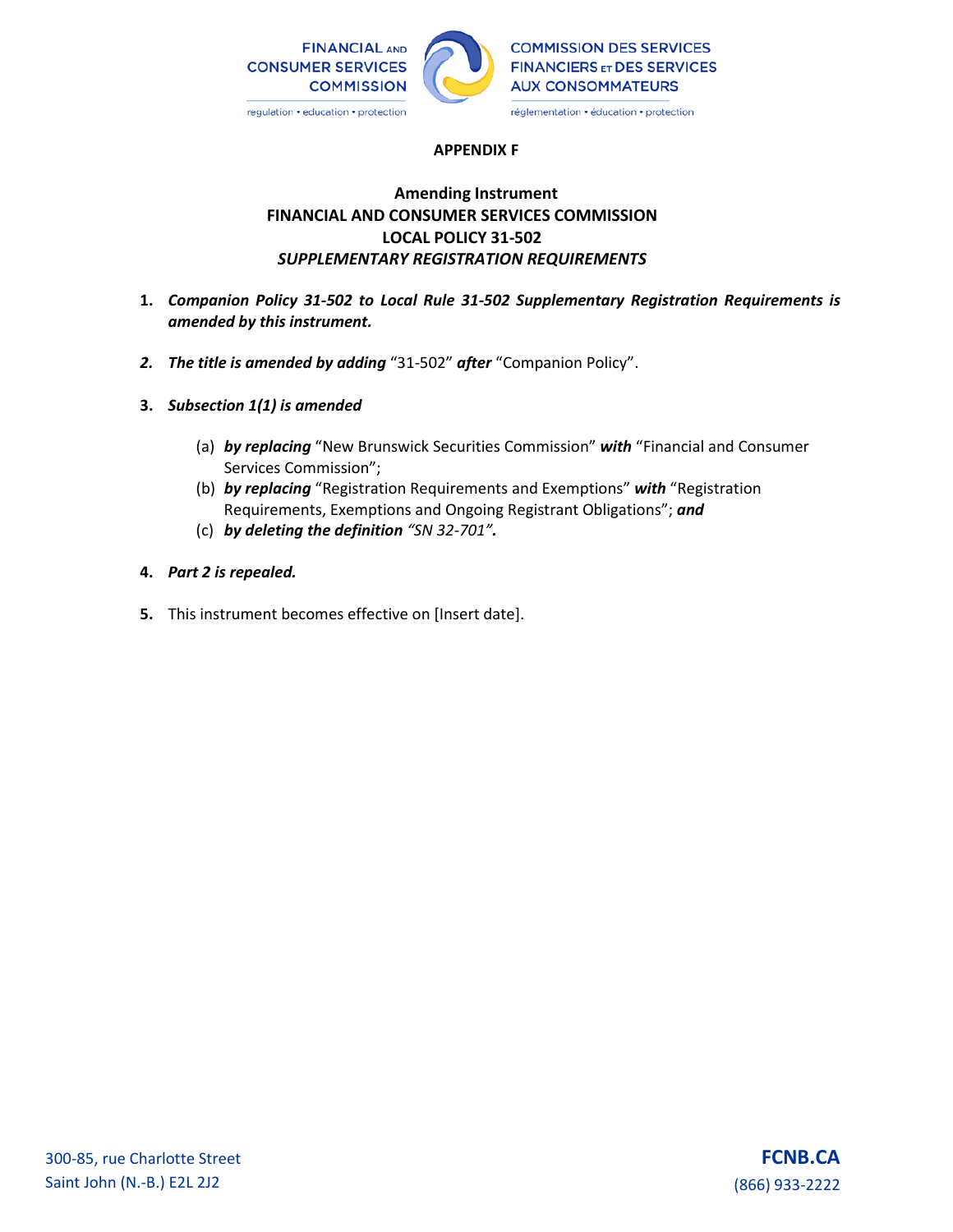## **BLACKLINE SHOWING CHANGES TO COMPANION POLICY 31-502CP TO LOCAL RULE 31-502** *SUPPLEMENTARY REGISTRATION REQUIREMENTS*

This Appendix shows, by way of blackline, changes to Companion Policy 31-502CP.

### **PART 1 GENERAL**

**1(1) Definitions** - In this companion policy**,** 

"*Act*" means the *Securities Act*, SNB c. S-5.5, as amended;

"Commission" means the Financial and Consumer Services Commission;

"IIROC" means the Investment Industry Regulatory Organization of Canada

"LR 31-502" or the "instrument" means Local Rule 31-502 *Supplementary Registration Requirements*;

"MFDA" means the Mutual Fund Dealers' Association of Canada;

"MI 11-102" means Multilateral Instrument 11-102 *Passport System*;

"NI 31-103" means National Instrument 31-103 *Registration Requirements, Exemptions and Ongoing Registration Obligations*;

"31-103CP" means Companion Policy 31-103 *Registration Requirements, Exemptions and Ongoing Registration Obligations*;

"SRO" means self-regulatory organization.

**1(2) Further definitions** – Unless otherwise defined, terms used in this companion policy and that are defined in the *Act*, MI 11-102, National Instrument 14-101 *Definitions* or NI 31-103 have the same meanings as in those instruments.

### **PART 3 REGISTRATION EXEMPTION REGARDING DIRECTED SALES COMMISSIONS OR FEES**

**3(1) Exemption requirements-** The Commission has determined, subject to terms and conditions described in the instrument, that it would not be prejudicial to the public interest to exempt a corporation controlled by a registered individual from the registration requirements of the *Act* for the sole purpose of permitting the corporation to receive commissions and fees from a registered firm that is registered as a dealer and is a member in good standing of a SRO that has been recognized under paragraph 35(1)(b) of the *Act* as these commissions or fees relate to the registered individual's trading or advising in securities.

Currently the only recognized SROs in New Brunswick are the MFDA and IIROC.